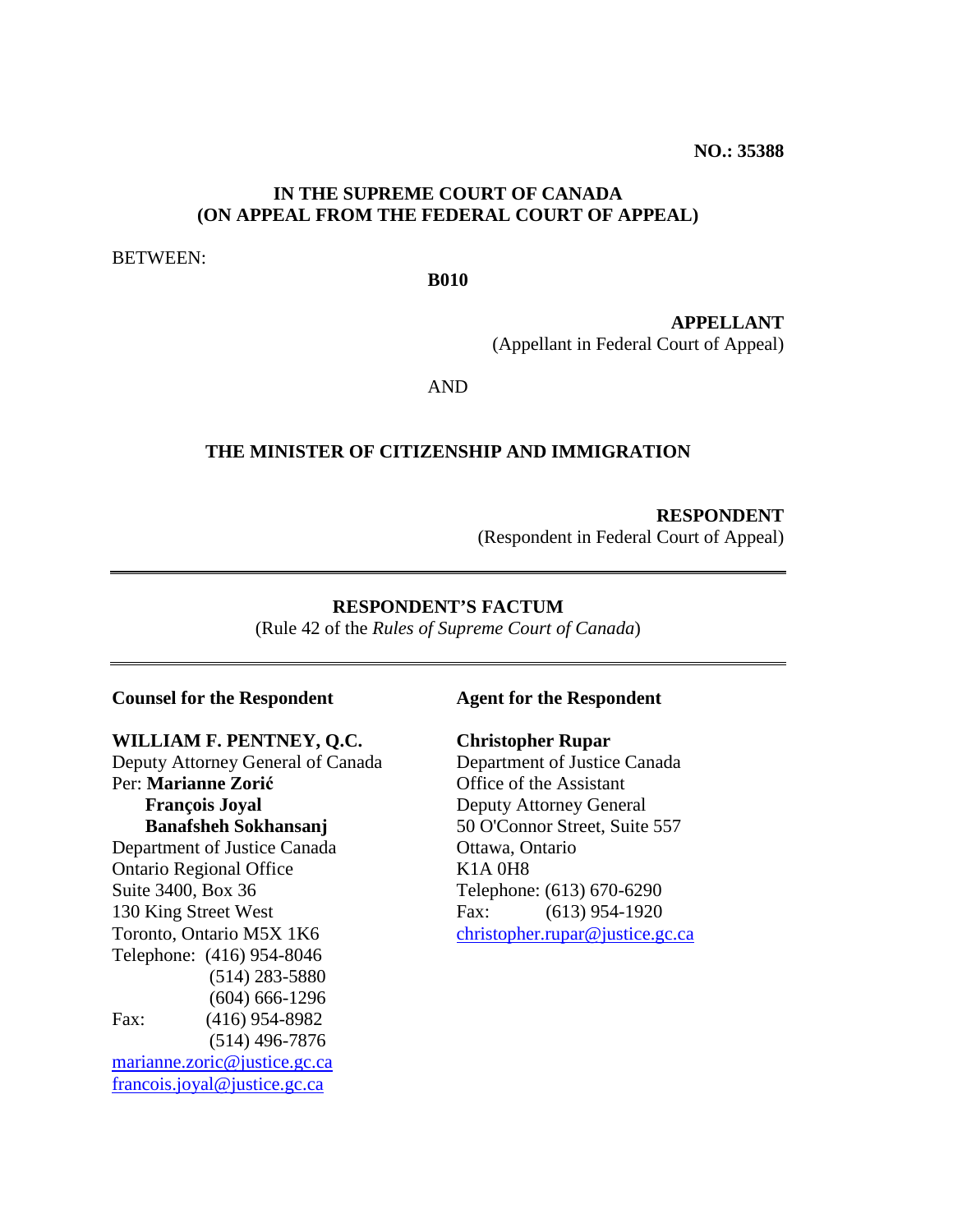#### **Counsel for the Appellant**

# **Rod H.G. Holloway Erica Olmstead Maria Sokolova**  Legal Services Society

400-510 Burrard Street Vancouver BC, V 6C 3A8

Phone: 604-601-6078 Fax: 604-682-0956

## **Agent for the Appellant**

#### **D.LynneWatt**

Gowling Lafleur Henderson LLP 2600-160 Elgin Street PO Box 466 Stn D Ottawa ON, KIP lC3

Phone: 613-233-1781 Fax: 613-563-9869

# **INTERVENERS**

# **Counsel for the David Asper Centre for Constitutional Rights**

#### **Barbara Jackman Audrey Macklin**

Jackman Nazami & Associates 526 St. Clair Avenue West, Unit 3 Toronto, ON M6C 1A6 Tel: (416) 653-9964 Fax: (416) 653-1036 barb@bjackman.com

# **Counsel for the Canadian Association of Refugee Lawyers**

#### **Andrew J. Brouwer**

Refugee Law Office 20 Dundas Street West Suite 202 Toronto, ON M5G 2H1 Tel: (416) 977-8111 Ext. 7139 Fax: (416) 977-5567 brouwea@lao.on.ca

# **Agent for the David Asper Centre for Constitutional Rights**

# **Martha A. Healey**

Norton Rose Fulbright Canada LLP 45 O'Connor Street Ottawa, ON K1P 1A4 Tel: (613) 780-8638 Fax: (613) 230-5459 Martha.healey@nortonrose.com

# **Agent for the Canadian Association of Refugee Lawyers**

# **Karima Karmali**

Legal Aid Ontario 73 Albert Street, Ground Floor Ottawa, ON K1P 1E3 Tel: (613) 238-7931 Ext. 59 Fax: (613) 238-3410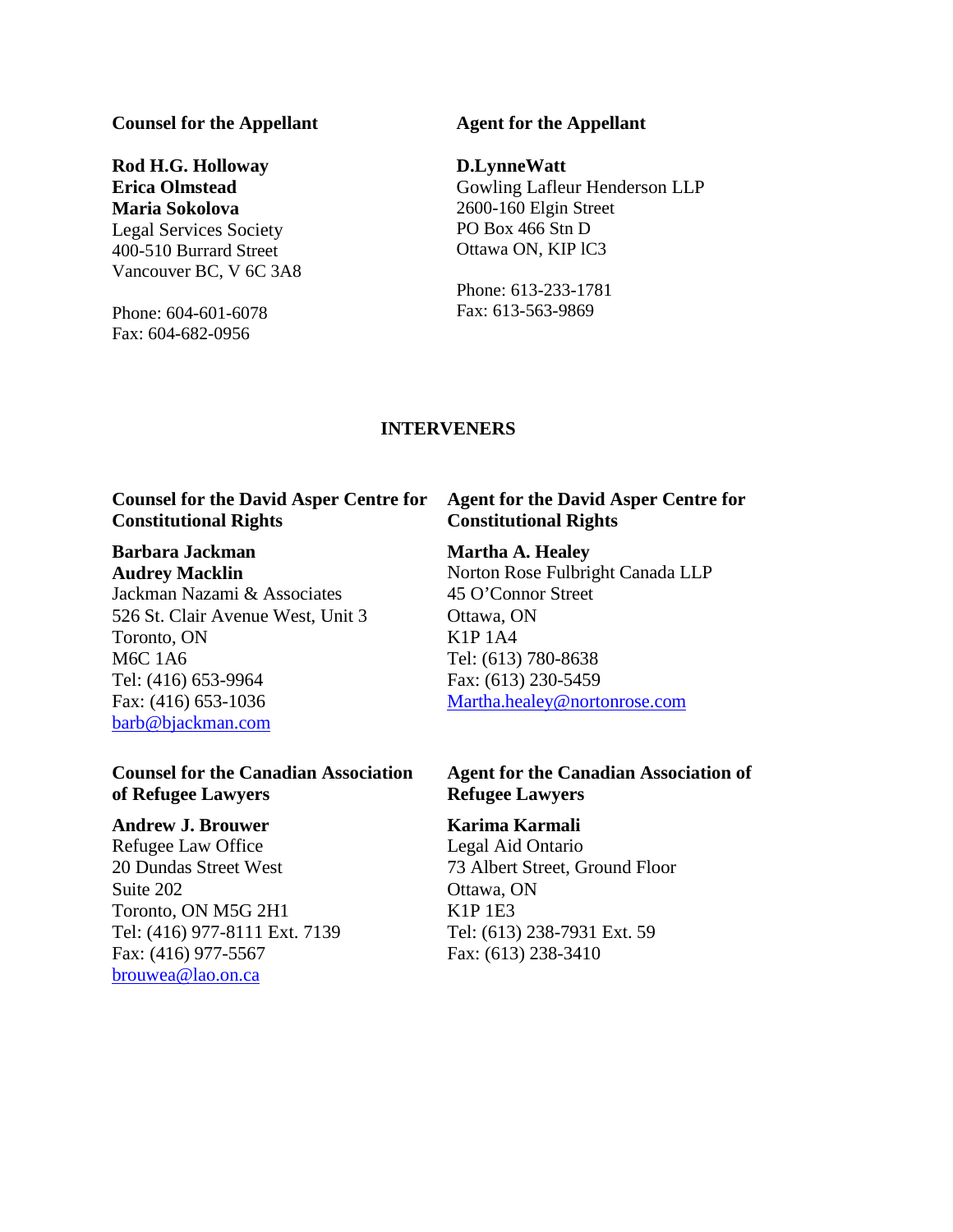# **Counsel for Amnesty International (Canadian Section, English Branch)**

**Michael Bossin Laïla Demirdache Chantal Tie**  Community Legal Services-Ottawa Carleton 1 Nicholas Street, Suite 422 Ottawa, ON K1N 7B7 Tel : (613) 241-7008 Ext. 224 Fax : (613) 241-8680 bossinm@lao.on.ca

# **Counsel for the United Nations High Commissioner for Refugees**

**John Terry Ryan Lax Rana R. Khan**  Torys LLP Suite 3000, Maritime Life Tower P.O. Box 270 Toronto-Dominion Centre Toronto, ON M5K 1N2 Tel: (416) 865-8245 Fax: (416) 865-7380 jterry@torys.com

## **Counsel for the Canadian Civil Liberties Association**

**Andrew I. Nathanson Gavin R. Cameron**  Fasken Martineau DuMoulin LLP 2900 – 550 Burrard Street Vancouver, BC V6C 0A3 Tel: (604) 631-4908 Fax: (604) 631-3232

# **Agent for the United Nations High Commissioner for Refugees**

Jeffrey W. Beedell Gowling Lafleur Henderson LLP 160 Elgin Street Suite 2600 Ottawa, ON K1P 1C3 Tel: (613) 786-0171 Fax: (613) 788-3587 Jeff.beedell@gowlings.com

# **Agent for the Canadian Civil Liberties Association**

# **Yael Wexier**

Fasken Martineau DuMoulin LLP 55 Metcalfe Street, Suite 1300 Ottawa, ON K1P 6L5 Tel: (613) 236-3882 Fax: (613) 230-6423 ywexier@fasken.com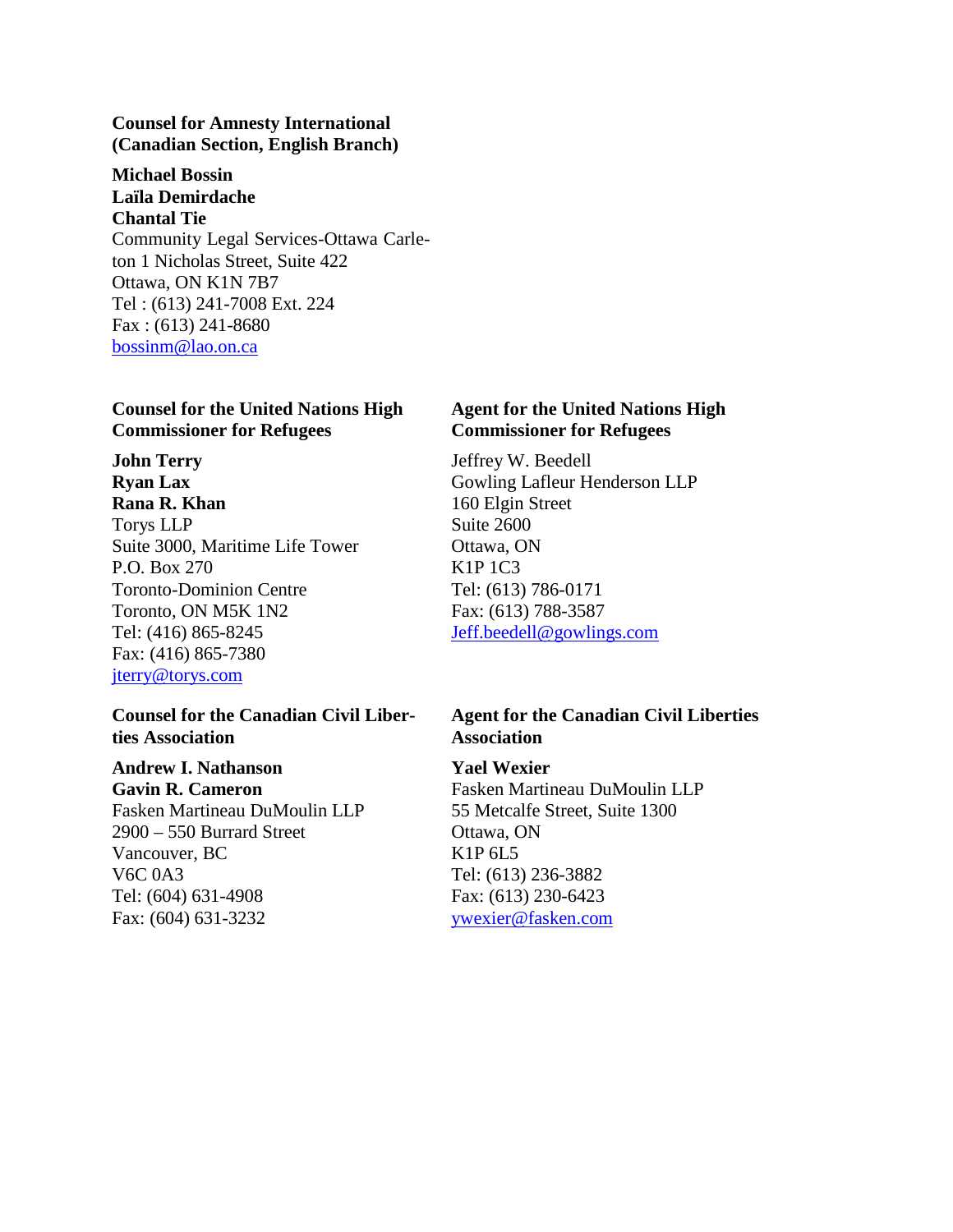**Counsel for the Attorney General of Ontario** 

**Hart M. Schwartz Padraic Ryan**  Constitutional Law Branch 720 Bay Street, 4th Floor Toronto, ON M7A 2S9 Tel: (416) 326-4456 (416) 326-0131 Fax: (416) 326-4015 Hart.Schwartz@ontario.ca Padraic.Ryan@ontario.ca

# **Agent for the Attorney General of Ontario**

**Robert E. Houston, Q.C.**  BURKE-ROBERTSON 441 MacLaren Street, Suite 200 Ottawa, ON K2P 2H3 Tel: (613) 236-9665 Fax: (613) 235-4430 rhouston@burkerobertson.com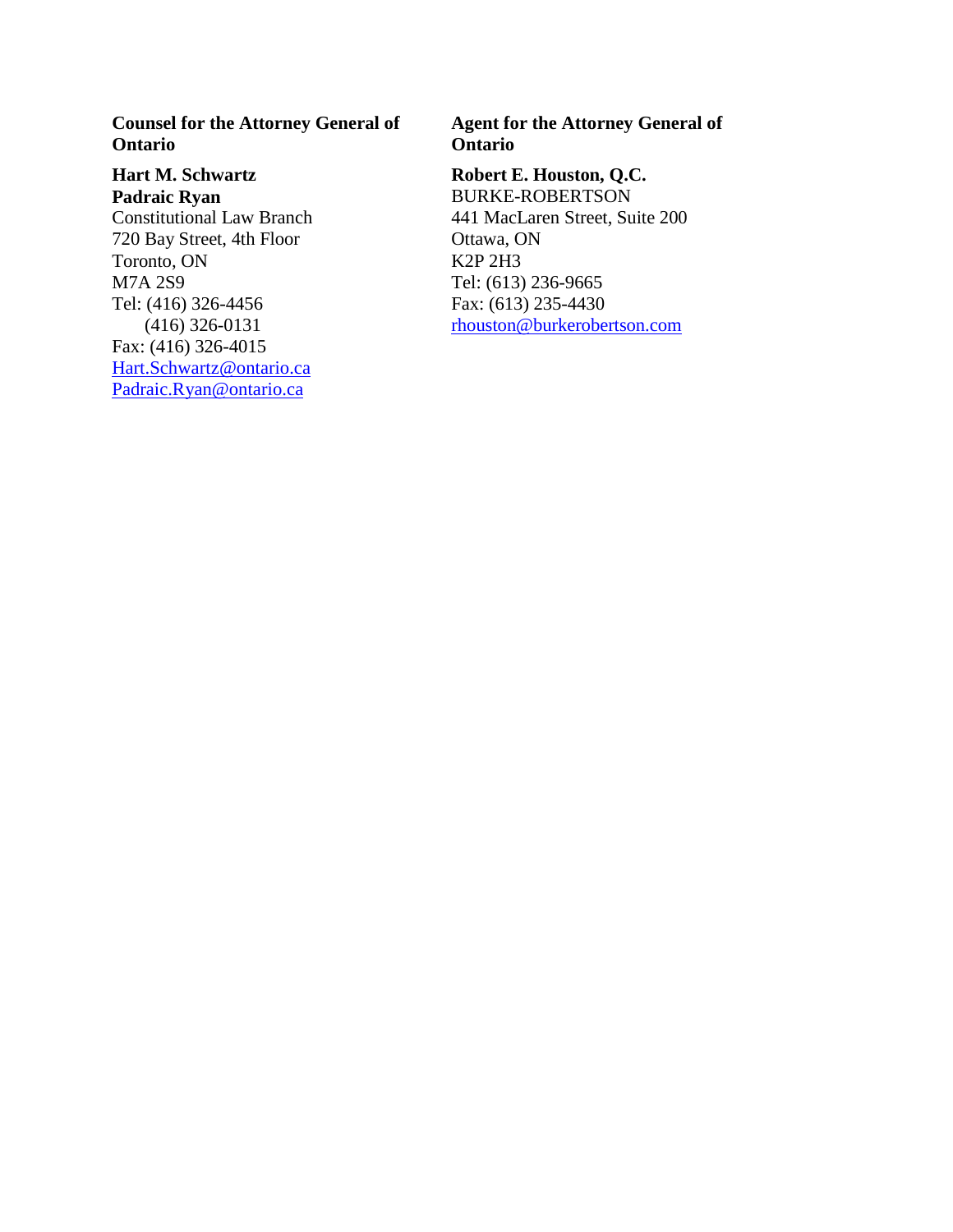# **TABLE OF CONTENTS**

| I.              |                                    |                                                                                                                                                  |  |
|-----------------|------------------------------------|--------------------------------------------------------------------------------------------------------------------------------------------------|--|
| A.              |                                    | B010'S ACTIVE PARTICIPATION IN THE SUN SEA PEOPLE SMUGGLING                                                                                      |  |
| <b>B.</b>       |                                    |                                                                                                                                                  |  |
| $\mathcal{C}$ . |                                    |                                                                                                                                                  |  |
|                 | 1.<br>2.<br>3.<br>4.               |                                                                                                                                                  |  |
| II.             |                                    |                                                                                                                                                  |  |
| III.            |                                    |                                                                                                                                                  |  |
| A.              |                                    | THE APPROPRIATE STANDARD OF REVIEW IS REASONABLENESS 9                                                                                           |  |
| <b>B.</b>       |                                    | THE IMMIGRATION DIVISION PROPERLY INTERPRETED AND APPLIED                                                                                        |  |
| $\mathcal{C}$ . | 1.<br>2.<br>3.<br>$\overline{4}$ . | The Appellant's erroneous analysis of the text and context of s. $37(1)(b)$ 10<br>Conclusion: ID reasonably found the Appellant inadmissible  15 |  |
| IV.             |                                    |                                                                                                                                                  |  |
| V.              |                                    |                                                                                                                                                  |  |
| VI.             |                                    |                                                                                                                                                  |  |
|                 |                                    |                                                                                                                                                  |  |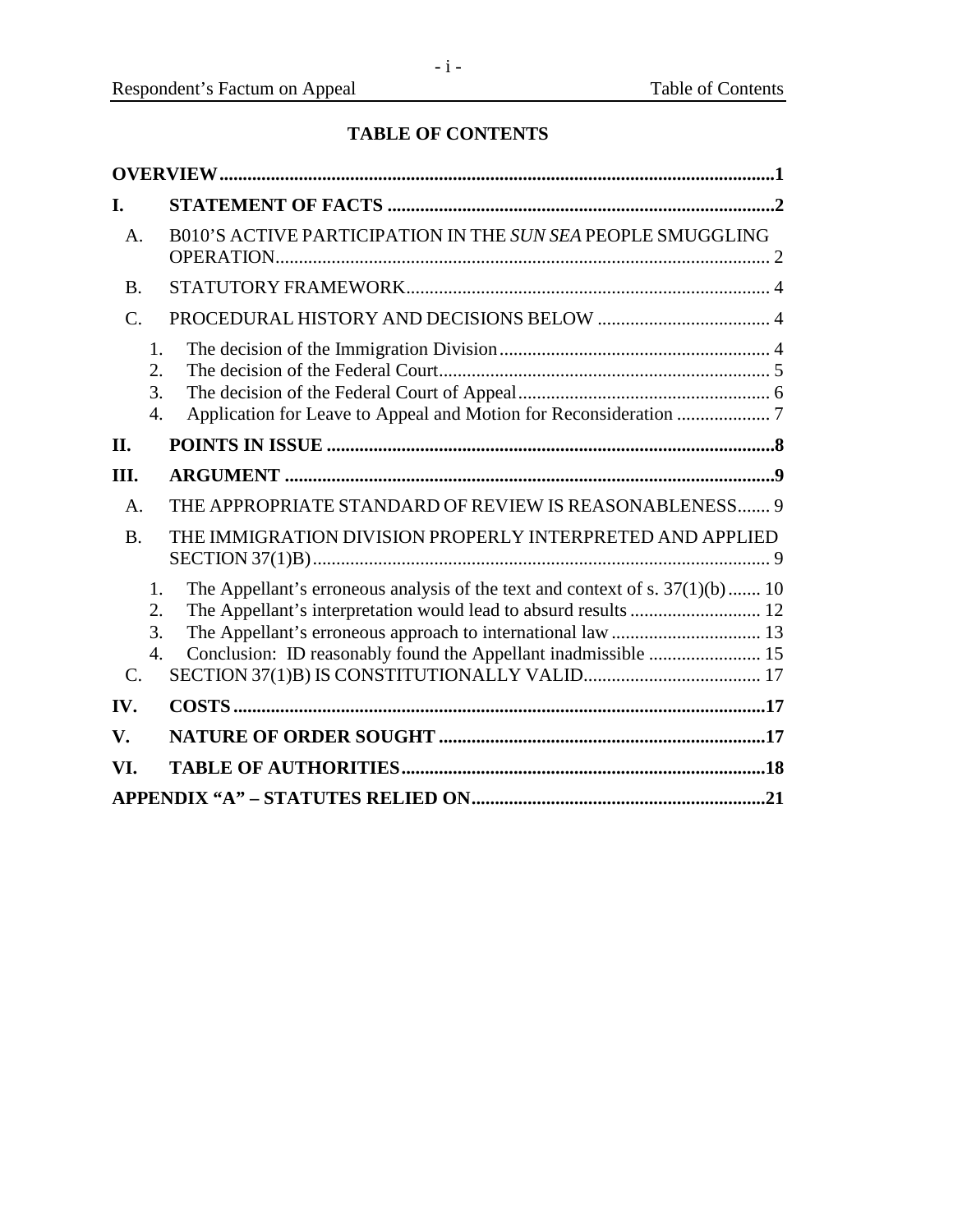# <span id="page-5-0"></span>**OVERVIEW**

1. This appeal and those of *JP*, *Hernandez*, and  $B306<sup>1</sup>$  share common issues. The Minister's submissions in the *JP* appeal provide the Minister's main response to the arguments common to all appeals and should be read first. This factum deals with the issues unique to B010.

2. B010 is a self-admitted member of the crew who operated the *Sun Sea* throughout its voyage from the Gulf of Thailand to Canada. The *Sun Sea* operation was a large scale, multinational, for-profit people smuggling venture that brought almost 500 improperly documented migrants to Canada.<sup>2</sup> The Immigration Division (ID) of the Immigration and Refugee Board (IRB) found that B010's role in the engine room crew was "vital in ensuring that the *MV Sun*  Sea and its passengers reached Canada," a finding of fact that he has not contested.<sup>3</sup>

3. The Appellant's conduct is plainly covered by s. 37(1)(b) of the *Immigration and Refugee Protection Act* (*IRPA)* and it was reasonable for the ID to find him inadmissible under this ground. The ID reasonably interpreted s. 37(1)(b) having regard to its text, context, and consistent with its purposes and those of the *IRPA* as a whole. Parliament intended to render inadmissible those who knowingly engage in the transnational criminal activity of people smuggling, even if they did not personally make a profit from their actions.

4. The Appellant's arguments misconstrue the pertinent text and context for the interpretation of s. 37(1)(b) and instead focus on issues which exceed the scope of this appeal. He has not demonstrated that the ID's decision was not reasonable, or that the Federal Court (FC) or Federal Court of Appeal (FCA) committed any error in rejecting his arguments.

<sup>&</sup>lt;sup>1</sup> Nos. 35688, 35677 and 35685 respectively

<sup>2</sup> FC Reasons, paras 2-4, 22, 29 (Appellant's Record ("AR"), Vol I, pp 20, 29, 31); CBSA *Sun Sea* Report, (AR, Vol II, pp 157-171)

<sup>3</sup> ID Reasons, para 45 (AR, p 10)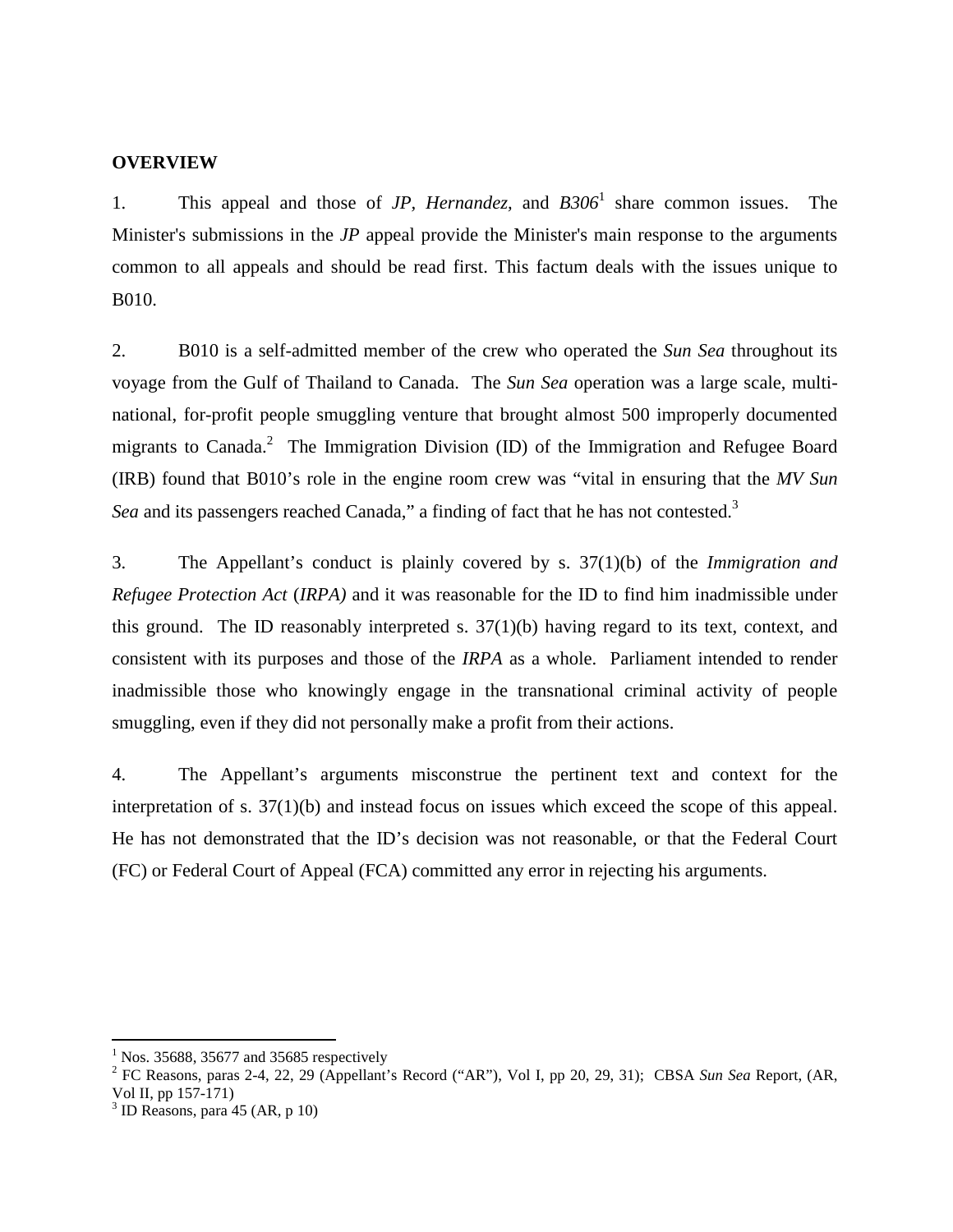#### **I. STATEMENT OF FACTS**

<span id="page-6-0"></span>5. The Appellant's statement of facts downplays his involvement in the *Sun Sea* people smuggling operation and includes unproven allegations of risk. The Respondent restates the relevant facts as follows, relying predominantly on the ID's unconstested findings of fact.<sup>4</sup>

# **A. B010'S ACTIVE PARTICIPATION IN THE** *SUN SEA* **PEOPLE SMUGGLING OPERATION**

6. The Appellant is a citizen of Sri Lanka.<sup>5</sup> He testified that, in early 2010, he left Sri Lanka and made his way to Thailand where he retained the services of an agent, "Piraba," who, after a few months, made arrangements for him to leave Thailand for Canada via the *Sun Sea*.<sup>6</sup>

7. On or around April 14, 2010, the Appellant and nine other men boarded the *Sun Sea* in Thailand.<sup>7</sup> As the Appellant disclosed to Canada Border Services Agency ("CBSA") officers, the nine individuals in question included the other appellant "J.P.", identified by Canadian authorities as "B004."<sup>8</sup>

8. No other passengers were on board at the time except a Thai crew which disembarked two to three days later, at which time the Appellant and the others commenced their duties as crew members. The crew included the captain, second in command, navigation crew and engine room crew. Other crew roles included, cooks, kitchen help and food distribution, as well as carpentry, wiring, and welding.  $9$  Over the next three months, the ship travelled surreptitiously throughout the Gulf of Thailand picking up passengers, before setting out for Canada in July  $2010^{10}$ 

<sup>&</sup>lt;sup>4</sup> ID Reasons (AR, Vol I, pp 1-17)

<sup>5</sup> ID Reasons, para 2 (AR, Vol I, p 2)

 $6$  ID Reasons, para 28, 34 (AR, Vol I, pp 6, 8)

<sup>&</sup>lt;sup>7</sup> ID Reasons, para 29 (AR, p 6); Solemn Declaration of Jannett Fagan dated November 8, 2010, p 17 (AR, Vol II, p 108)

<sup>8</sup> *JP v Canada (MPSEP),* Court File No. 35688. See: Solemn Declaration of Jannett Fagan dated November 8, 2010, p 20 (AR, Vol II, p 111); Solemn Declaration of Christian Lane dated December 16, 2010, p 15 (AR, Vol II, p 144)  $\frac{9}{2}$  ID Bessons, parse 20, 24. (AB, pp 6.8); CBSA, Sun, Seg Benert, p.5 (AB, Vol II, p.162). ID Reasons, paras 29-34, (AR, pp 6-8); CBSA *Sun Sea* Report, p 5 (AR, Vol II, p 162)

<sup>&</sup>lt;sup>10</sup> ID Reasons, para 41(AR, Vol I, p 9); Solemn Declaration of Joanne Jesmer dated August 23, 2010, p 33 (AR, Vol II, p 76)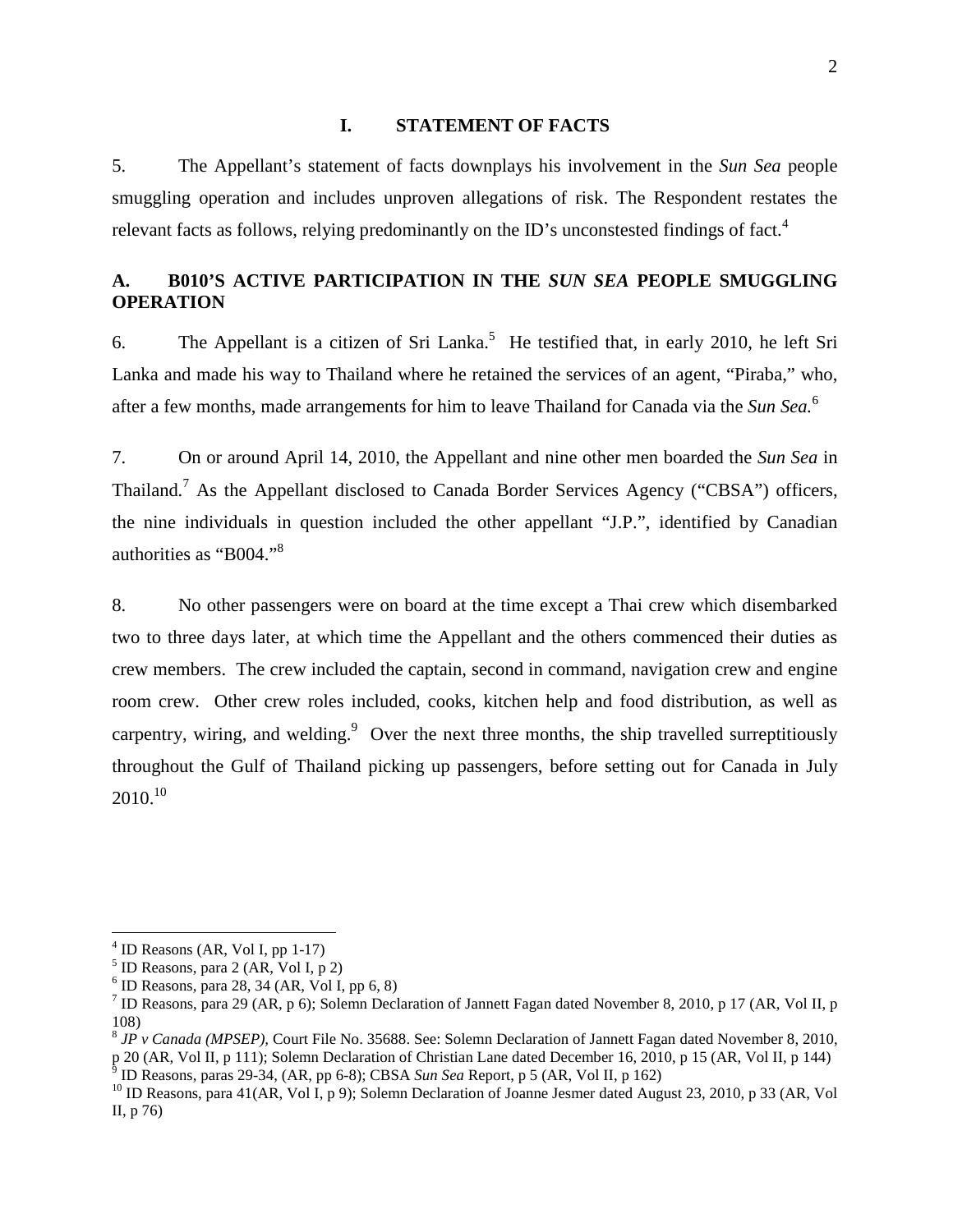9. The *Sun Sea's* engine room crew comprised eight men, including the Appellant*.* 11 Throughout the journey, he worked two daily three-hour shifts and his duties included monitoring and maintaining the ship's engines. $^{12}$ 

10. The Appellant stated that he and other crew members received additional food and soft drinks during the voyage and that these crew privileges were not available to the passengers.<sup>13</sup> He also stated that, as one of the crew, he was able to claim living and sleeping space in a cabin.<sup>14</sup> In contrast to the Appellant and the other crew members, many *Sun Sea* passengers were not in cabins, but instead were in the ship's hold, where they sat and slept on the floor or on rope bridges that had been strung from one wall to the other.<sup>15</sup>

11. Following their arrival in Canada, all of the *Sun Sea* passengers and crew, including the Appellant, indicated they wished to remain permanently in Canada and made refugee protection claims.<sup>16</sup> While some of the migrants' claims have been accepted, many have since been determined not to have been well-founded, with the tribunal finding, *inter alia*, that they would not be at risk in Sri Lanka.<sup>17</sup>

12. After the Appellant's arrival, Canada Border Services Agency ("CBSA") officers interviewed the Appellant about the *Sun Sea* people smuggling venture, including seeking details about his role, the other crew members and their respective positions and roles on the ship.<sup>18</sup>

<sup>&</sup>lt;sup>11</sup> Solemn Declaration of Joanne Jesmer dated August 23, 2010, pp 35 and 38 (AR, Vol II, pp 79 and 81); Solemn Declaration of Jannett Fagan dated November 8, 2010, pp 17-18 (AR, Vol II, pp 108-109)

<sup>&</sup>lt;sup>12</sup> ID Reasons, paras 29-34 (AR, Vol I, pp 6-8); FC Reasons, paras 7-8 (AR, pp 22-23); ID Hearing Transcript, p 25 (AR, Vol I, p 147); Solemn Declaration of Christian Lane dated December 16, 2010, p 20 (AR, Vol II, p 149)

<sup>&</sup>lt;sup>13</sup> FC Reasons, paras 7-8 (AR, Vol I, pp 22-23); Solemn Declaration of Christian Lane dated December 16, 2010, pp 8, 24 (AR, Vol II, pp 137, 153)

<sup>&</sup>lt;sup>14</sup> Solemn Declaration of Jannett Fagan dated November 9, 2010, pp 17, 21, (AR, Vol II, pp 108, 112); Solemn Declaration of Joanne Jesmer dated August 23, 2010, p 40 (AR, Vol II, p 83)

<sup>&</sup>lt;sup>15</sup> Photographs of *Sun Sea*, Exhibit C-3 to ID Admissibility Hearing, (AR, Vol III, pp 20-22); FC Reasons, para 64 (AR, Vol I, p 50); CBSA *Sun Sea* Report, p 12 (AR, Vol II, p 169)

 $16$  ID Reasons, para 43 (AR, Vol I, p 9)

<sup>&</sup>lt;sup>17</sup> See eg Sivanathan v Canada (MCI), 2014 FC 184 [Respondents' Book of Authorities ("RBOA"), Vol 4, Tab 179]; *Balakrishnan v Canada (MCI),* 2013 FC 944 [RBOA, Vol 4, Tab 172]; *S.K. v Canada (MCI),* 2013 FC 78, [2013] FCJ No. 137 (QL) [RBOA, Vol 4, Tab 178]; *B223 v Canada (MCI),* 2013 FC 511, [2013] FCJ No. 572 (QL) [RBOA, Vol 4, Tab 171]; *PM v Canada (MCI),* 2013 FC 77, [2013] FCJ No. 136 (QL)) [RBOA, Vol 4, Tab 175]

<sup>&</sup>lt;sup>18</sup> Solemn Declarations dated August 23, 2010, November 8, 2010, and December 16, 2010 (AR, Vol II, pp 47-154)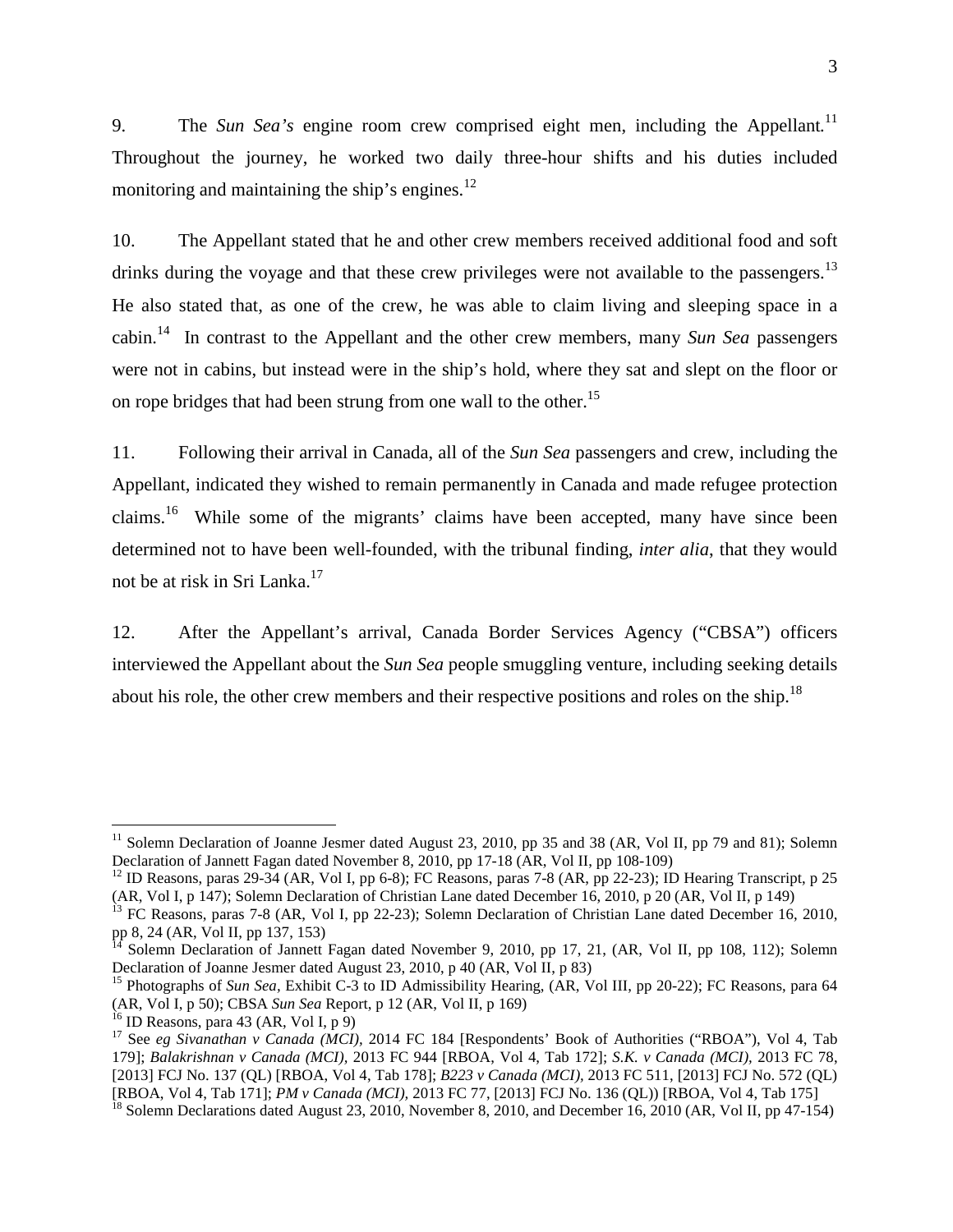<span id="page-8-0"></span>13. The Appellant was reported pursuant to s.44(1) of the *IRPA* for being inadmissible under s.  $37(1)(b)$  for engaging, in the context of transnational crime, in people smuggling,<sup>19</sup> and his case was referred to the ID for an admissibility hearing.<sup>20</sup>

# **B. STATUTORY FRAMEWORK**

14. The Respondent refers to his description of the applicable statutory framework set out in the Respondent's memorandum in *JP*.

#### **C. PROCEDURAL HISTORY AND DECISIONS BELOW**

#### **1. The decision of the Immigration Division**

15. On July 6, 2011, the ID determined that that the Appellant is inadmissible pursuant to s. 37(1)(b) of the *IRPA* for engaging, in the context of transnational crime, in people smuggling.

16. The ID considered the *IRPA* and Canada's international obligations and concluded that "people smuggling" in s. 37(1)(b) should be interpreted as knowingly organizing, inducing, aiding or abetting the coming into a country of one or more persons who are not in possession of a visa, passport, or other document required by that country, consistent with the elements of the human smuggling offence in s.  $117(1)$  of the *IRPA*.<sup>21</sup> The ID rejected the Appellant's arguments that "people smuggling" requires proof the person concerned received a financial or other material benefit,<sup>22</sup> or that the persons being smuggled came into Canada "clandestinely."<sup>23</sup>

17. The ID determined that, on the evidence as a whole, there were reasonable grounds to believe that the Appellant had knowingly aided the unlawful and undocumented entry of the migrants into Canada by means of the *Sun Sea*. 24

18. Based on the Appellant's testimony, interviews with CBSA officers, as well as photographic evidence, the ID concluded that the Appellant had boarded the *Sun Sea* with the intention of being a crew member and noted that the Appellant "admit[ted] that because of his

<sup>&</sup>lt;sup>19</sup> Section 44(1) Report and Section 44(1) Highlights (AR, Vol II, pp 41-42 and 44-46)

<sup>&</sup>lt;sup>20</sup> Section 44(2) Referral (AR, Vol II, p 43)

<sup>&</sup>lt;sup>21</sup> ID Reasons, paras 12-26 (AR, Vol I, pp 3-5)

 $22$  ID Reasons, para 24 (AR, Vol I, p 4)

<sup>&</sup>lt;sup>23</sup> ID Reasons, paras 51-59 (AR, Vol I, pp 11-13)

 $24$  ID Reasons, para 68 (AR, Vol I, p 17)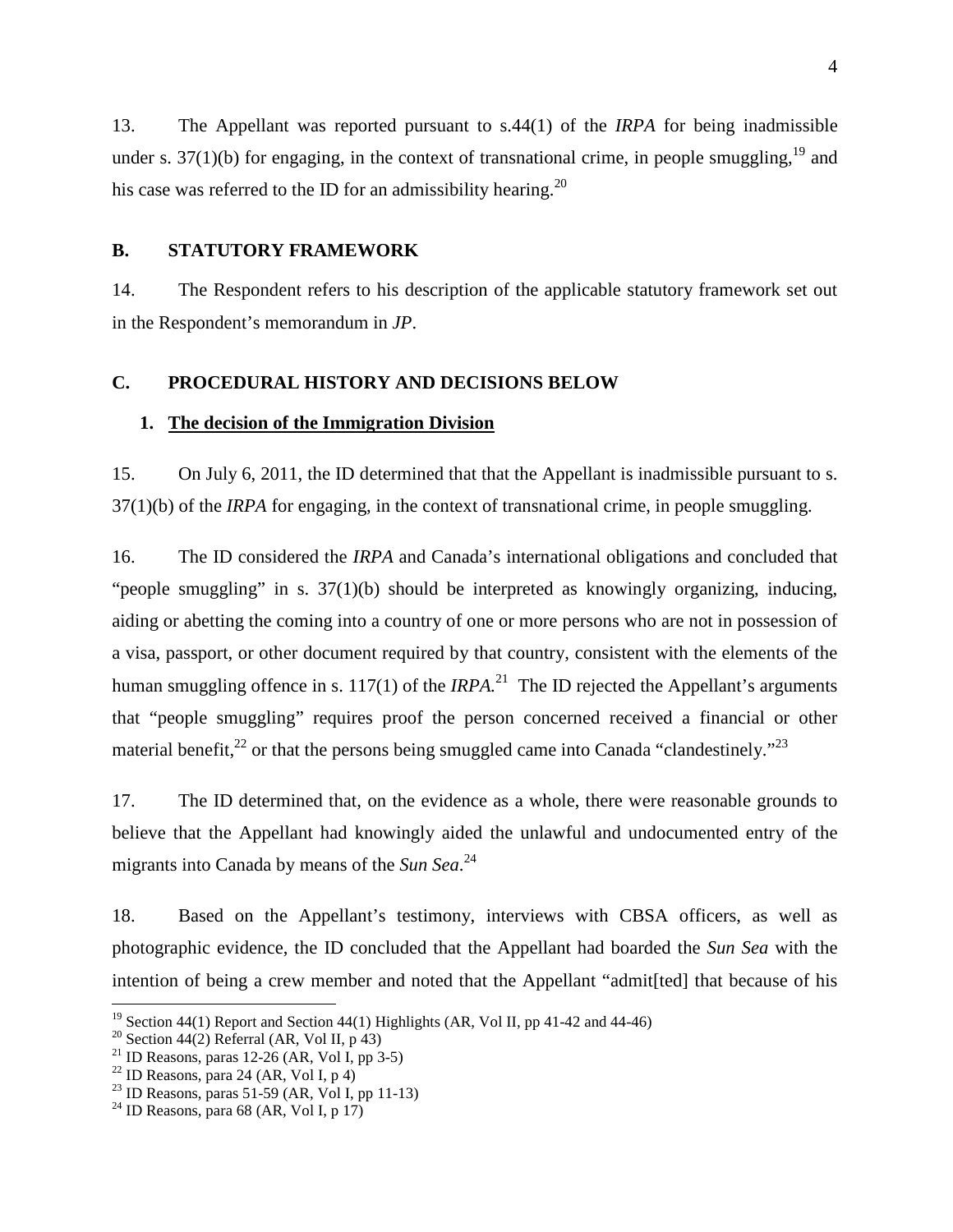<span id="page-9-0"></span>contribution and the contribution of the other seven people who worked in the engine room, the ship was able to cross the ocean to Canada."<sup>25</sup> 

19. The ID did not find credible the Appellant's claims that he became a crew member "by happenstance" a few days into the voyage, after the original crew abandoned the *Sun Sea*. <sup>26</sup> The ID noted photographs of the Appellant socializing with members of the crew, including the captain, onshore in Thailand and taken in the days prior to boarding the ship, and found that the Appellant "was not being truthful" in his testimony.<sup>27</sup>

20. Likewise, the ID also did not find credible the Appellant's claims that he "had no knowledge of what documents his fellow travellers possessed" until after arriving in Canada and that, at the least, he had been willfully blind as to whether the passengers had the required documents.<sup>28</sup>

21. The ID also found that the Appellant did not receive a "material benefit" which the ID interpreted as receiving "free passage or financial compensation" in exchange for his work on the *Sun Sea*. 29

# **2. The decision of the Federal Court**

22. The Appellant sought judicial review of the ID's decision. He did not challenge the ID's findings that he had knowingly aided the migrants' undocumented entry into Canada, or that he was not truthful when he claimed to have become a crew member "by happenstance" after boarding the ship. $30$ 

23. On May 15, 2012, the FC dismissed the judicial review and upheld the ID's decision. Noël, J. held, *inter alia,* that:

 $^{25}$  ID Reasons, para 37 (AR, Vol I, p 8)

 $^{26}$  ID Reasons, paras 30-34 (AR, Vol I, pp 6-8)

 $^{27}$  ID Reasons, paras 33-34 (AR, Vol I, pp 7-8)

<sup>&</sup>lt;sup>28</sup> ID Reasons, paras  $46-49$  (AR, Vol I, p 11)

<sup>&</sup>lt;sup>29</sup> ID Reasons, para 50 (AR, Vol I, p 11)

<sup>30</sup> FC Reasons, paras 2-10, 29 (AR Vol 1, pp 20-23, 31)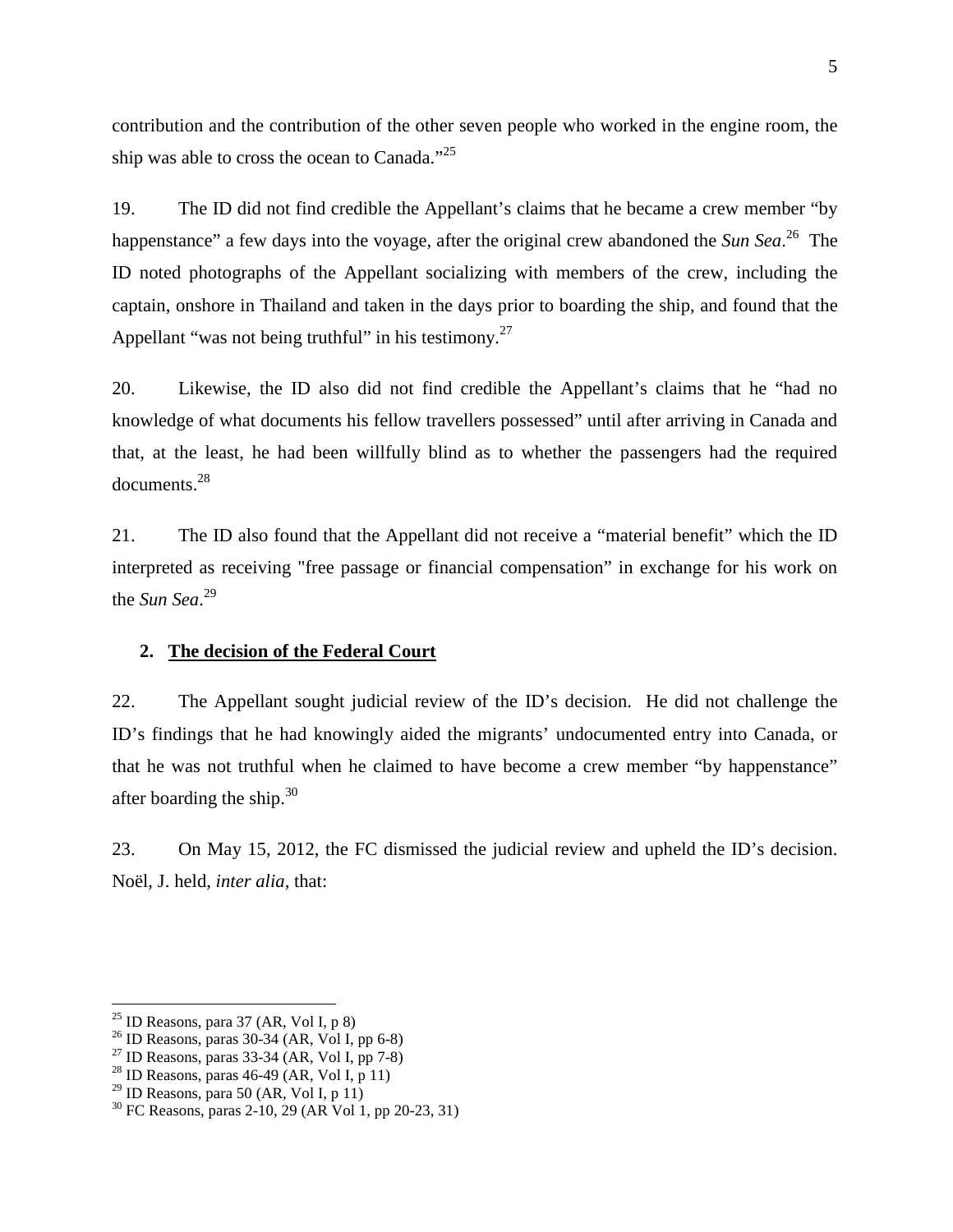<span id="page-10-0"></span>(i) consistent with the recent jurisprudence of the Supreme Court, the standard of review of the ID's interpretation of s. 37(1)(b) of the *IRPA,* which is the ID's home statute, is reasonableness; $31$ 

(ii) the principles of statutory interpretation support the ID's interpretation of "people smuggling" in s. 37(1)(b) of the *IRPA*, that is, consistently with the elements of the human smuggling offence in s. 117(1) of the *IRPA*;<sup>32</sup>

(iii) the restrictive interpretation of s.  $37(1)(b)$  advanced by the Appellant – as including both a "material benefit" and a "clandestine" component - is not supported by the text, context or purpose of s.  $37(1)(b)$ ;<sup>33</sup>

(iv) in any event, the ID's finding that the Appellant did not receive a material benefit was unreasonable, as there was evidence that crew members on the *Sun Sea*  were given better food and accommodations, including a room above-decks rather than sharing the hold with hundreds of others.<sup>34</sup>

24. Noël, J. certified the following question for appeal pursuant to s. 74(d) of the *IRPA*:

For the purposes of para 37(1)(b) of the *IRPA*, is it appropriate to define the term "people smuggling" by relying on section 117 of the same statute rather than a definition contained in an international instrument to which Canada is a signatory?<sup>35</sup>

# **3. The decision of the Federal Court of Appeal**

25. The Appellant appealed to the FCA.<sup>36</sup> On March 22, 2013, a unanimous panel of the FCA dismissed the Appellant's appeal. The FCA held, *inter alia,* that: (i) the reasonableness standard of review applies to the ID's interpretation of s.  $37(1)(b)$ ;<sup>37</sup> and (ii) it is reasonable to define "people smuggling" for the purposes of s. 37(1)(b) by relying upon s. 117(1) of the *IRPA*, which does not contain a profit or material benefit element.<sup>38</sup>

26. The FCA found that the ID's interpretation of s.  $37(1)(b)$  is supported by the text, context and purposes of this provision, and rejected the Appellant's argument that it would lead to "absurd results." On the latter point, the FCA noted that the Appellant's interpretation would

 $31$  FC Reasons, para 33 (AR, Vol I, p 33)

 $32$  FC Reasons, paras 38-60 (AR, Vol I, pp 36-48)

 $33$  FC Reasons, paras 61-62 (AR, Vol I, pp 48-49)

 $34$  FC Reasons, paras 63-64, (AR, Vol I, pp 49-50)

 $35$  FC Judgment (AR, Vol I, p 57)

<sup>36</sup> The B010 appeal was heard concurrently with an appeal from the Federal Court's judgment in *B072 v Canada (MPSEP),* 2012 FC 899 [*B072 FC Judgment*] [RBOA, Vol 4, Tab 170] which was also dismissed by the FCA. B072 did not seek leave to this Court.

 $37$  FCA Reasons, paras 60-72 (AR, Vol I, pp 85-89)

<sup>38</sup> FCA Reasons, paras 73-94 (AR, Vol I, pp 89-97)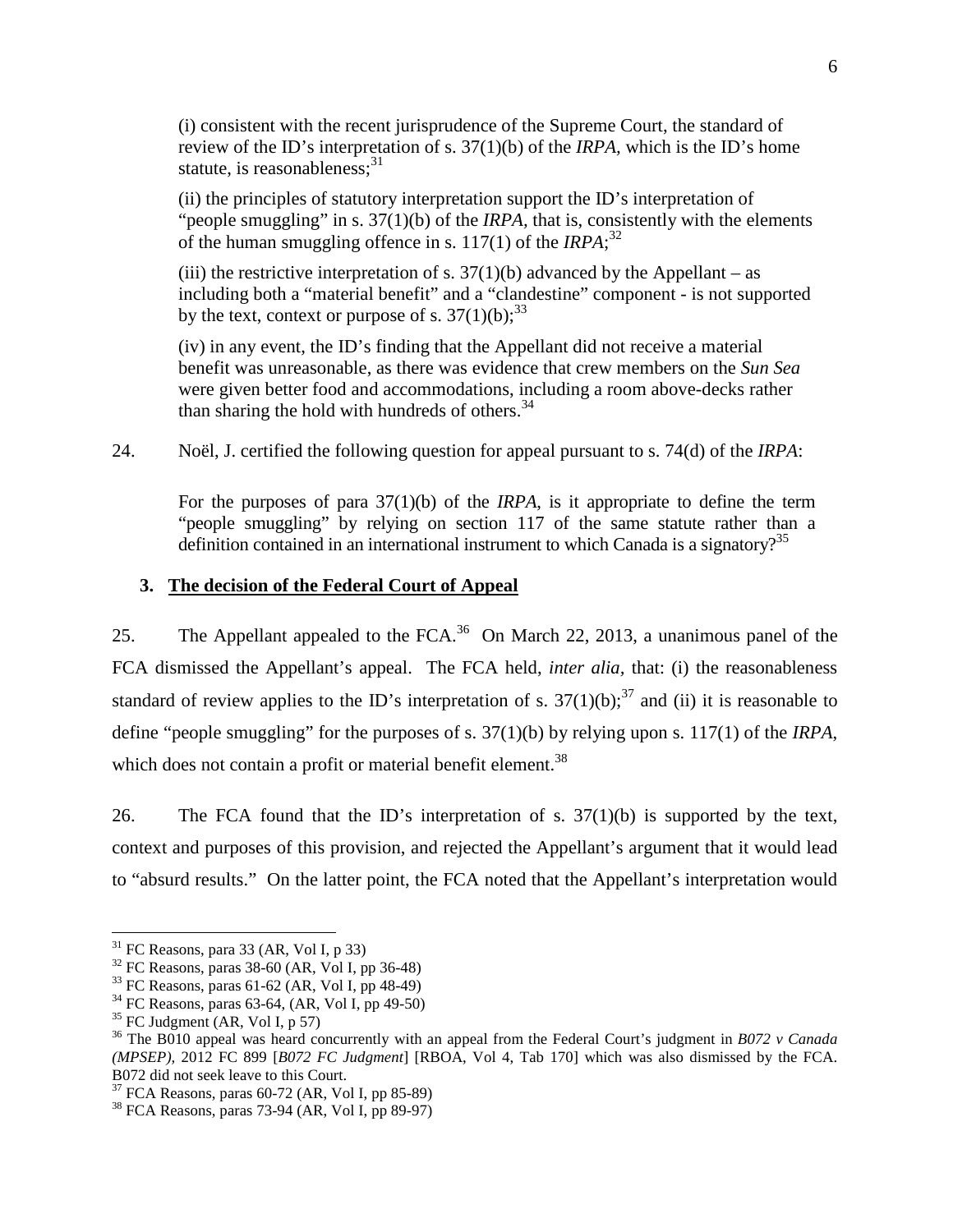<span id="page-11-0"></span>lead to the absurd result that a foreign national convicted of human smuggling might nonetheless not be inadmissible for engaging in "people smuggling."<sup>39</sup>

27. The FCA rejected the Appellant's argument that the ID's interpretation of s. 37(1)(b) conflicts with Canada's international legal obligations. The Court concluded that nothing in the applicable international instruments restrains Canada from adopting a definition of "people smuggling" that encompasses a wider sphere of activity than the "smuggling of migrants" as defined in the *Smuggling Protocol*. The FCA also cited the well-established principles that a finding of immigration inadmissibility is neither tantamount to *refoulement* under Article 33 of the *Refugee Convention,* nor a "penalty" under Article 31 of the *Refugee Convention*. 40

28. The FCA also found that although the Appellant received superior lodgings and food on board the ship, it was reasonable for the ID to conclude he did not receive a "material benefit."<sup>41</sup> The Court of Appeal answered the question certified by the Applications Judge as follows:

Yes, it is reasonable to define inadmissibility under paragraph 37(1)(b) by relying upon subsection 117(1) of the Immigration and Refugee Protection Act, which makes it an offence to knowingly organize, induce, aid or abet the coming into Canada of one or more persons who are not in possession of a visa, passport or other document required by the Act. To do so is not inconsistent with Canada's international legal obligations.<sup>42</sup>

## **4. Application for Leave to Appeal and Motion for Reconsideration**

29. On October 3, 2013, a three member panel of this Court dismissed the Appellant's application for leave to appeal the FCA's judgment. Subsequently, after this Court had granted leave to appeal to *JP, Hernandez* and *B306,* the Appellant made a motion for reconsideration of his application for leave raising, for the first time in his proceedings, a constitutional issue. On July 17, 2014, the Court granted the Appellant's motion and leave application.

 $39$  FCA Reasons, para 92 (AR, Vol I, pp 95-96)

 $40$  FCA Reasons, paras 81-91 (AR, Vol I, pp 92-95)

<sup>&</sup>lt;sup>41</sup> FCA Reasons, paras 51-57,  $(AR, Vol I, pp 81-84)$ 

 $42$  FCA Reasons, para 101, (AR, Vol I, pp 99-100)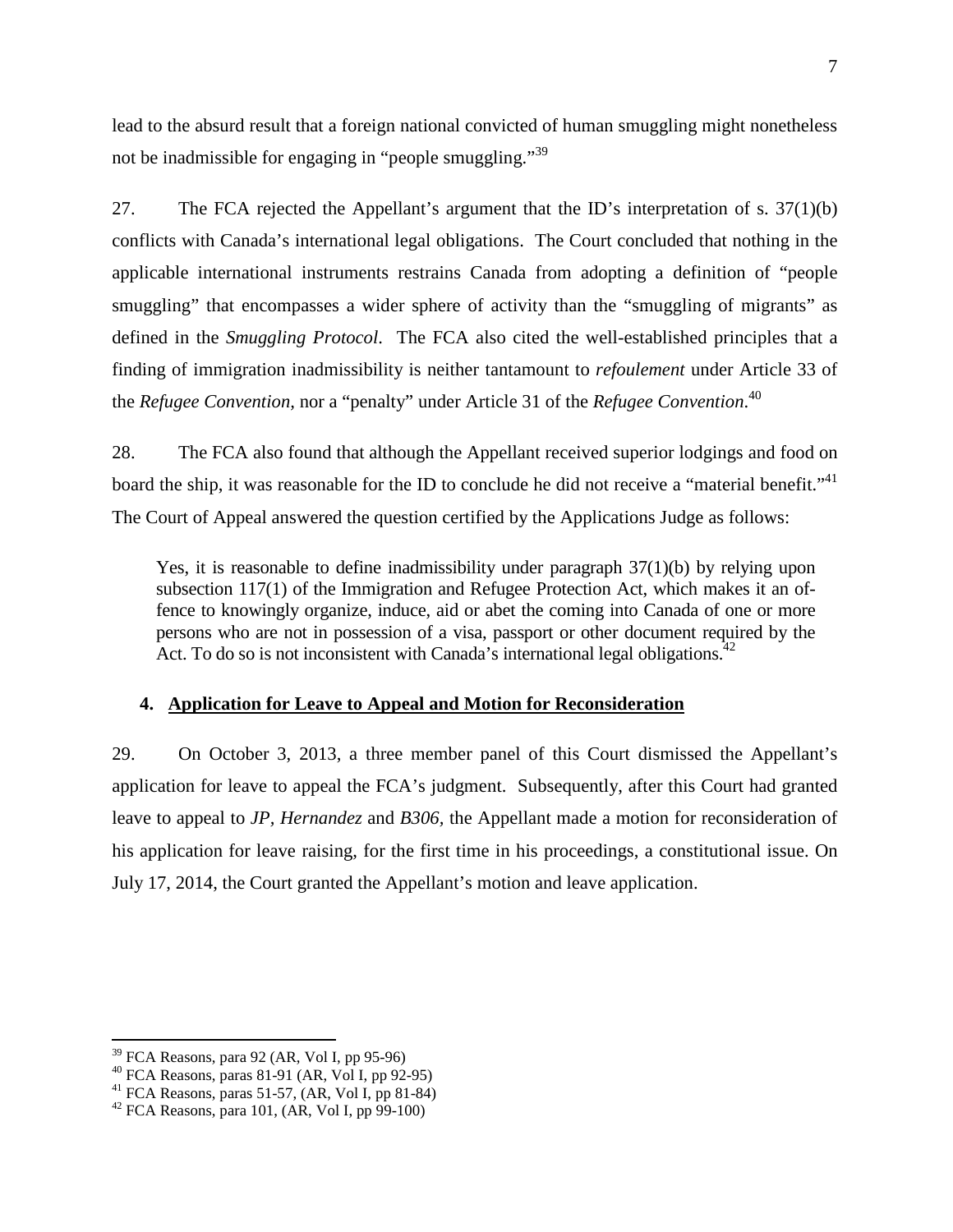#### **II. POINTS IN ISSUE**

- <span id="page-12-0"></span>30. The Respondent submits the appeal raises the following issues :
	- a) Is reasonableness the standard of review applicable to the Immigration Division's interpretation of s. 37(1)(b) of the *IRPA*?

Answer: Yes.

b) Did the Immigration Division reasonably interpret s. 37(1)(b) of the *IRPA* when it concluded that "people smuggling" does not require that the person concerned has acted in a clandestine or secret manner and in order to obtain a profit or other material benefit?

Answer: Yes.

c) On August 20, 2014, the Chief Justice also stated the following constitutional questions: Does s. 37(1)(b) of the *IRPA* infringe s. 7 of the *Canadian Charter of Rights and Freedoms* and, if so, is the infringement a reasonable limit prescribed by law as can be demonstrably justified in a free and democratic society under s. 1 of the *Canadian Charter of Rights and Freedoms*?

Answer: The first question should be answered in the negative. Should the Court feel necessary to examine the second question, it should be answered in the affirmative.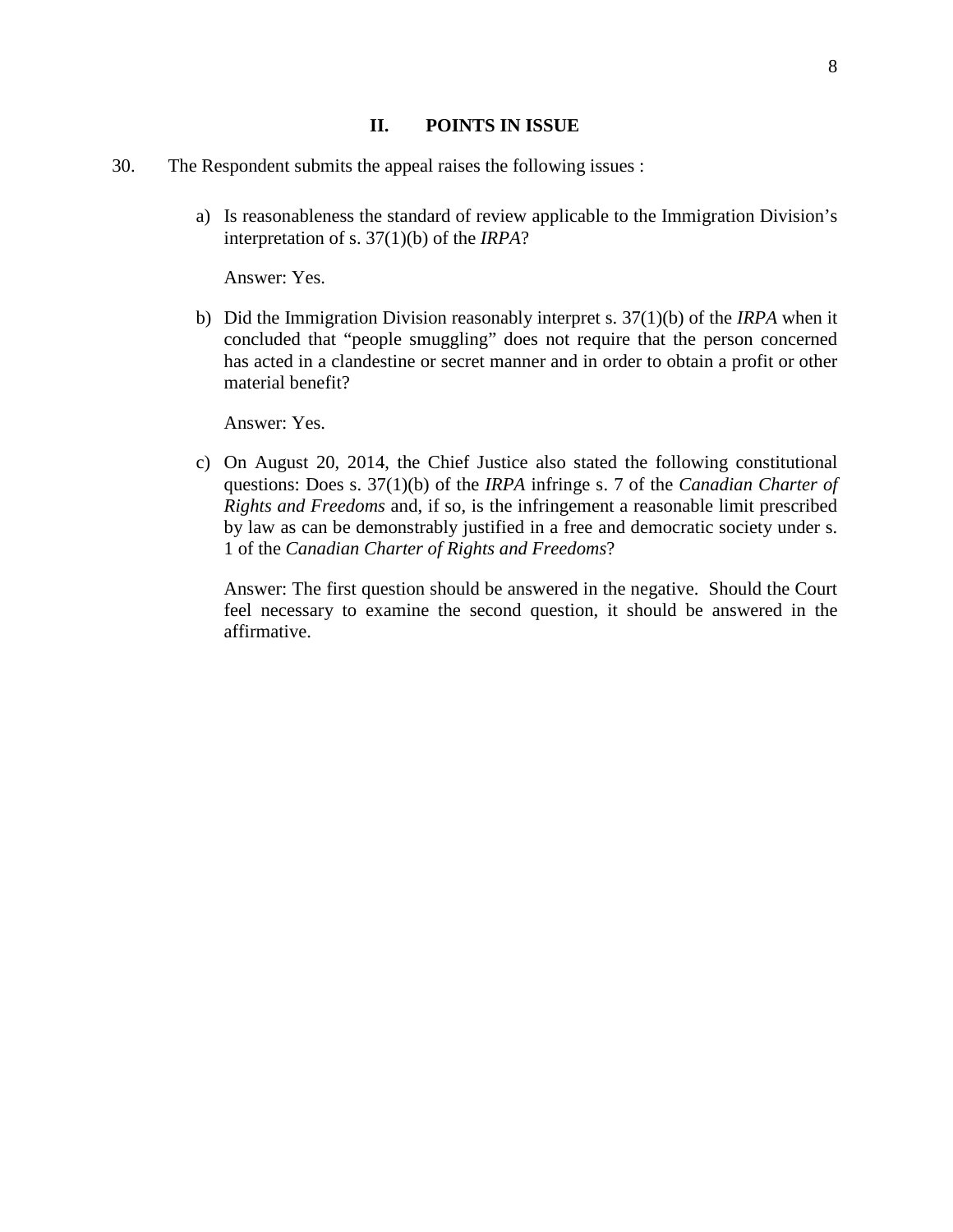## **III. ARGUMENT**

# <span id="page-13-0"></span>**A. THE APPROPRIATE STANDARD OF REVIEW IS REASONABLENESS**

31. The Respondent refers to his argument on the appropriate standard of review in his memorandum in *JP* and adds the following in response to the Appellant's arguments.

32. In asserting that the standard of review of the ID's interpretation of s. 37(1)(b) of the *IRPA* should be correctness, the Appellant erroneously relies on this Court's decisions in *Pushpanathan* and *Mugesera* and the fact the FC certified a "serious question of general importance" for the purposes of an appeal under s. 74(d) of the *IRPA*.

33. However, the approach to standard of review in those cases has been superseded by more recent jurisprudence of this Court, in which it has clearly affirmed the presumption that deference is owed an administrative tribunal in the interpretation of its home statute.<sup>43</sup>

34. The Appellant's suggestion that this Court adopt the standard of review analysis applied by the majority of the FCA in *Febles*<sup>44</sup> is also misplaced. *Febles* concerned the interpretation of Article 1F(b) in the *Refugee Convention*, which is explicitly incorporated by reference in s. 98 of the *IRPA.* The FCA majority concluded in that case that a standard of review of correctness was appropriate because, "Article 1F (b) is a provision of an international Convention that should be interpreted as uniformly as possible."<sup> $45$ </sup> This factor is not at play in the present appeal, which concerns the interpretation of a domestic *statutory* provision.

# **B. THE IMMIGRATION DIVISION PROPERLY INTERPRETED AND APPLIED SECTION 37(1)(B)**

35. The Respondent refers to his arguments on the proper interpretation of s. 37(1)(b) in his memorandum in *JP* and adds the following.

<sup>43</sup> *Alberta (Information and Privacy Commissioner) v Alberta Teachers' Association*, 2011 SCC 61, para 34 [RBOA, Vol 4, Tab 169]; *Agraira v Canada (MPSEP),* 2013 SCC 36, para 50 [RBOA, Vol 4, Tab 168]

<sup>44</sup> *Febles v Canada (MCI),* 2012 FCA 324, [Appellant's Book of Authorities ("ABOA"), Vol II, Tab 21], aff'd 2014 SCC 68 [RBOA, Vol 1, Tab 35]

<sup>45</sup> *Id.* at para 24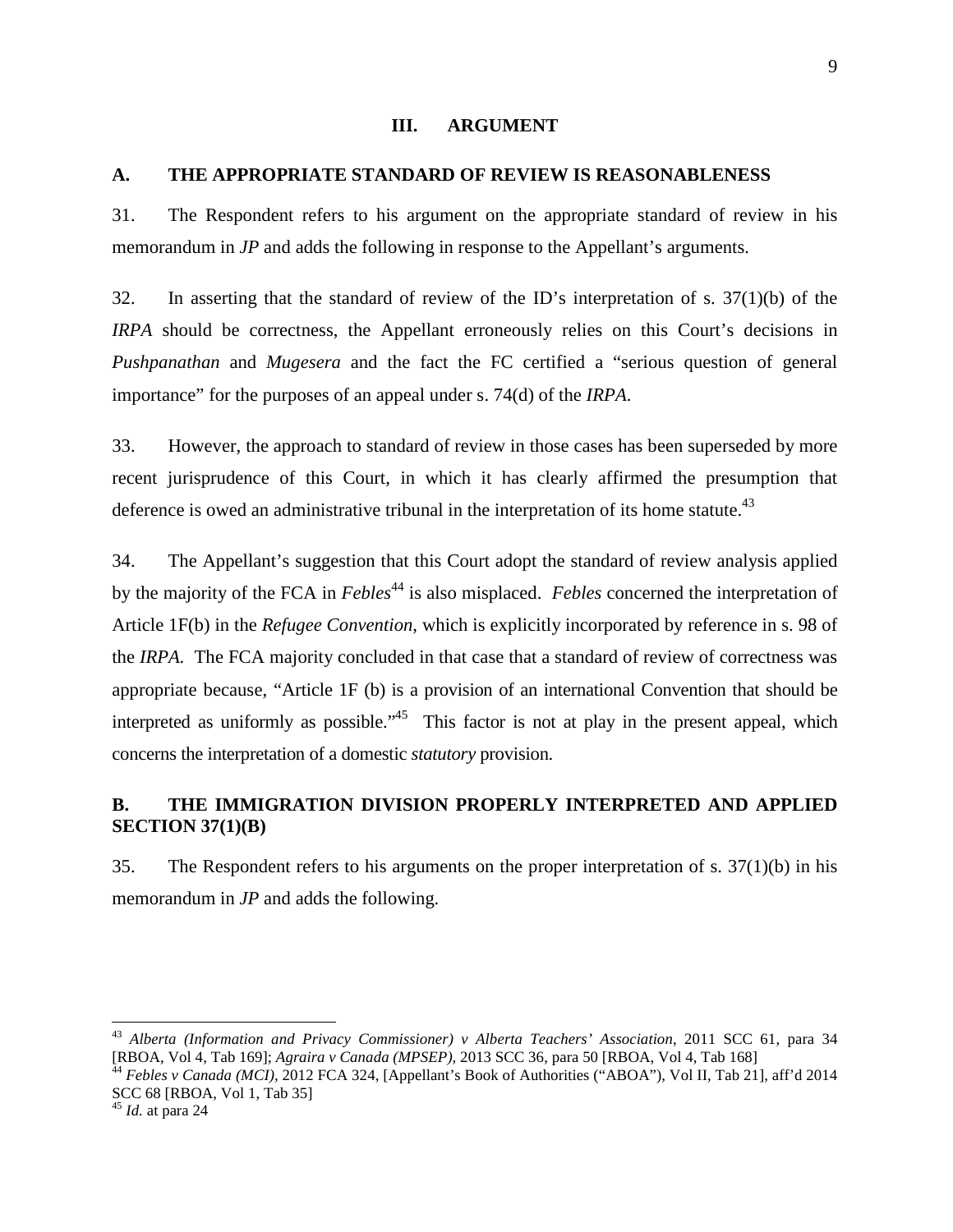## <span id="page-14-0"></span>**1. The Appellant's erroneous analysis of the text and context of s. 37(1)(b)**

36. For the reasons already set out in the Respondent's memorandum in *JP*, there are no elements in the text or the context of this provision which show Parliament intended to require that the person engaged in people smuggling acted with a view to obtaining a profit or other material benefit, or to restrict the applicability of s. 37(1)(b) only to persons who organize, induce, aid or abet the clandestine or covert entry of undocumented migrants into Canada.

37. With respect to the Appellant's arguments about the ordinary meaning of "smuggling", in fact, he cites a contextual factor external to the *IRPA* when he references the *Customs Act*. Further, scrutiny of the cases and provisions he cites discloses that neither a "profit motive" nor a "clandestine element" is mandated in all cases of "goods smuggling."

38. The *Customs Act* makes it an offence to smuggle a good into Canada "whether clandestinely or not,"<sup>46</sup> implying that "smuggling" contemplates both clandestine and overt conduct. This approach is consistent with the decision of the Quebec Court of Appeal in *R v. Riddell*,<sup>47</sup> a case with respect to which the Appellant cites only the dissent. In fact, in that case, a majority of judges, relied on, *inter alia,* the dictionary definitions of "smuggling" to conclude that "smuggling" was not limited to clandestine behaviour.<sup>48</sup>

39. Nor does the *Customs Act* smuggling offence require proof that the smuggler evaded customs duties or otherwise stood to make a personal profit from the smuggling venture. Instead, the core consideration is whether importation of the good in question is prohibited or regulated, and whether the person concerned knowingly contravened the regulatory regime.<sup>49</sup>

40. By analogy, in the context of "people smuggling" under s. 37(1)(b), it is undisputed that the entry of foreign nationals to Canada is regulated under the *IRPA,* including with respect to applying for and obtaining any necessary visa prior to entry.<sup>50</sup> It is likewise undisputed that the migrants on the *Sun Sea* did not comply with these requirements, and that the Appellant, who aided them in coming to Canada, knew or was wilfully blind to this fact.

<sup>46</sup> *Customs Act,* RSC 1985, c 1, s 159 [RBOA, Vol 4, Tab 167]

<sup>47</sup> *R v Riddell,* (1973), 11 CCC 493 (QCCA) [RBOA, Vol 4, Tab 177]

<sup>48</sup> *Id.*, pp 497 and 498. [RBOA, Vol 4, Tab 177]

<sup>49</sup> *Johnson v HMTQ* (1994), 156 NBR (2d) 119, 1994 CanLII 6532, p 4 (NBCA) [RBOA, Vol 2, Tab 62]

<sup>50</sup> *IRPA*, s 20 [RBOA, Vol 1, Tab 5]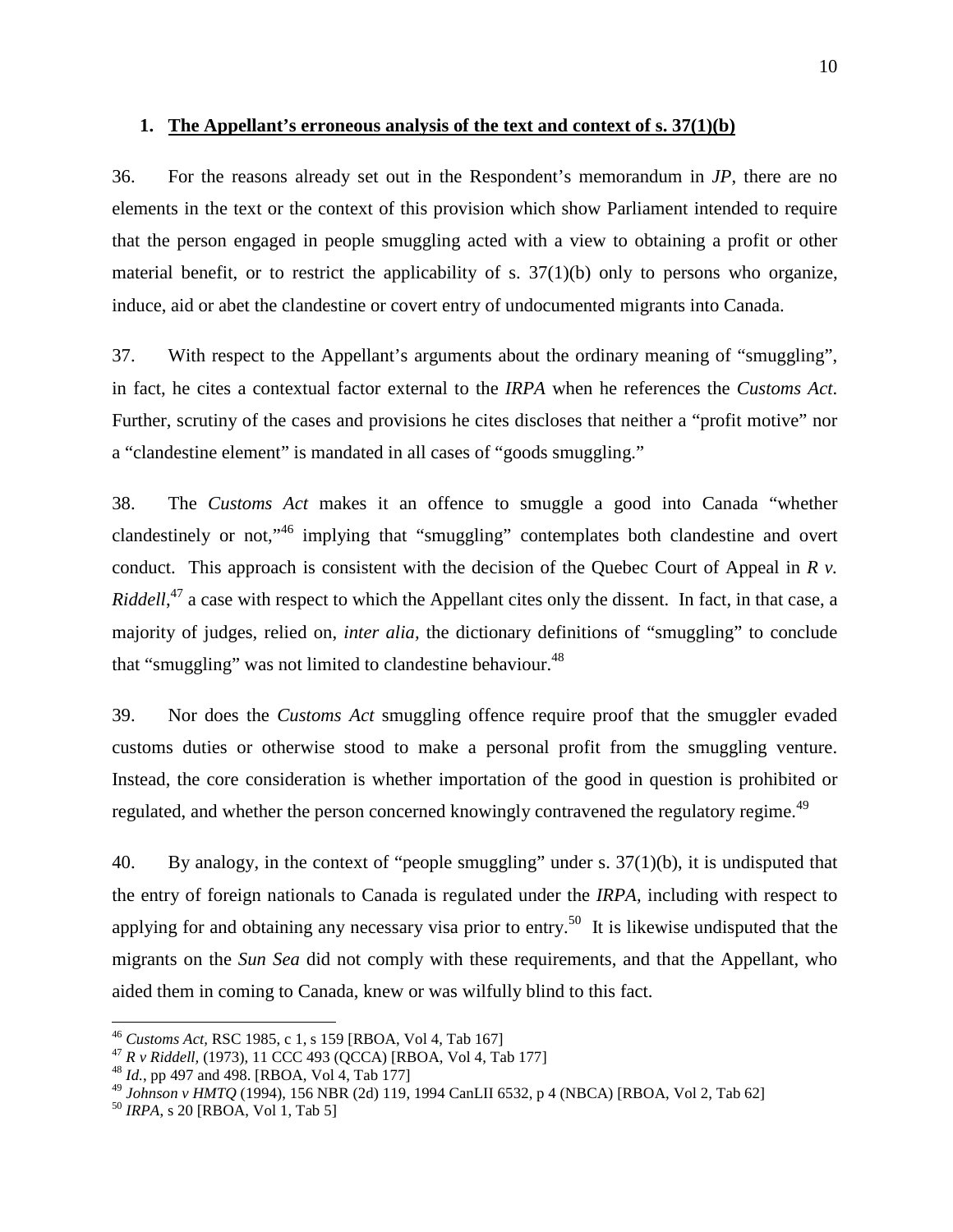41. Nor does the French language version of s. 37(1)(b) assist the Appellant. His argument suffers from the same frailties as that of *JP* and is addressed in the Respondent's factum therein. As argued in *JP*, the phrase "le passage des clandestins," which appears in the French language text of s. 37(1)(b), is not limited to secrecy, but specifically encompasses unlawfulness or illegality.<sup>51</sup> Hence, "passage des clandestins" in s.  $37(1)(b)$  is consistent with, rather than diverges from, the expression "organisation d'entrée illégale" in the French language heading of s. 117.

42. While the Appellant relies on the text of the *Smuggling Protocol* to argue that "smuggling" should be understood as comprising only deceptive behaviour, his argument fails to appreciate that there is no requirement of clandestinity in the *Smuggling Protocol*. Rather, "illegal entry" (as defined in Art. 3(b) of the *Smuggling Protocol*) is expressly made part of and informs the definition of "smuggling of migrants" (in Art.  $3(a)$ ).

43. Neither the British Columbia Court of Appeal (BCCA) judgment in *Appulonappa*, <sup>52</sup> nor the ID's decision in *U.O.P.*, <sup>53</sup> support the Appellant's position. With respect to *Appulonappa,*  the Appellant erroneously asserts that the BCCA "accepted the conclusion that 'organizing illegal entry' is a distinct activity from 'people smuggling'." In fact, the BCCA's reasons disclose that the Court did not draw the distinction the Appellant asserts. Furthermore, with respect to the "human smuggling" offence, the BCCA concluded that Parliament did not intend that s. 117(1) of the *IRPA* be limited by the definition of "smuggling of migrants" under the *Smuggling Protocol*. In *U.O.P*., the tribunal explicitly concluded that s. 37(1)(b) should be interpreted consistently with s. 117 of the *IRPA*, as did the ID here.<sup>54</sup>

<sup>51</sup> *JP* factum, para 46

<sup>52</sup> *R v Appulonappa,* 2014 BCCA 163 [*Appulonappa*] [RBOA, Vol 4, Tab 176], leave to appeal granted, SCC File No. 35958, to be heard at the same time as the within appeal.

<sup>53</sup> *Canada (MPSEP) v UOP,* [2009] IDD No 9 (QL), [ABOA, Vol II, Tab 16]

<sup>54</sup> *Id*., para 15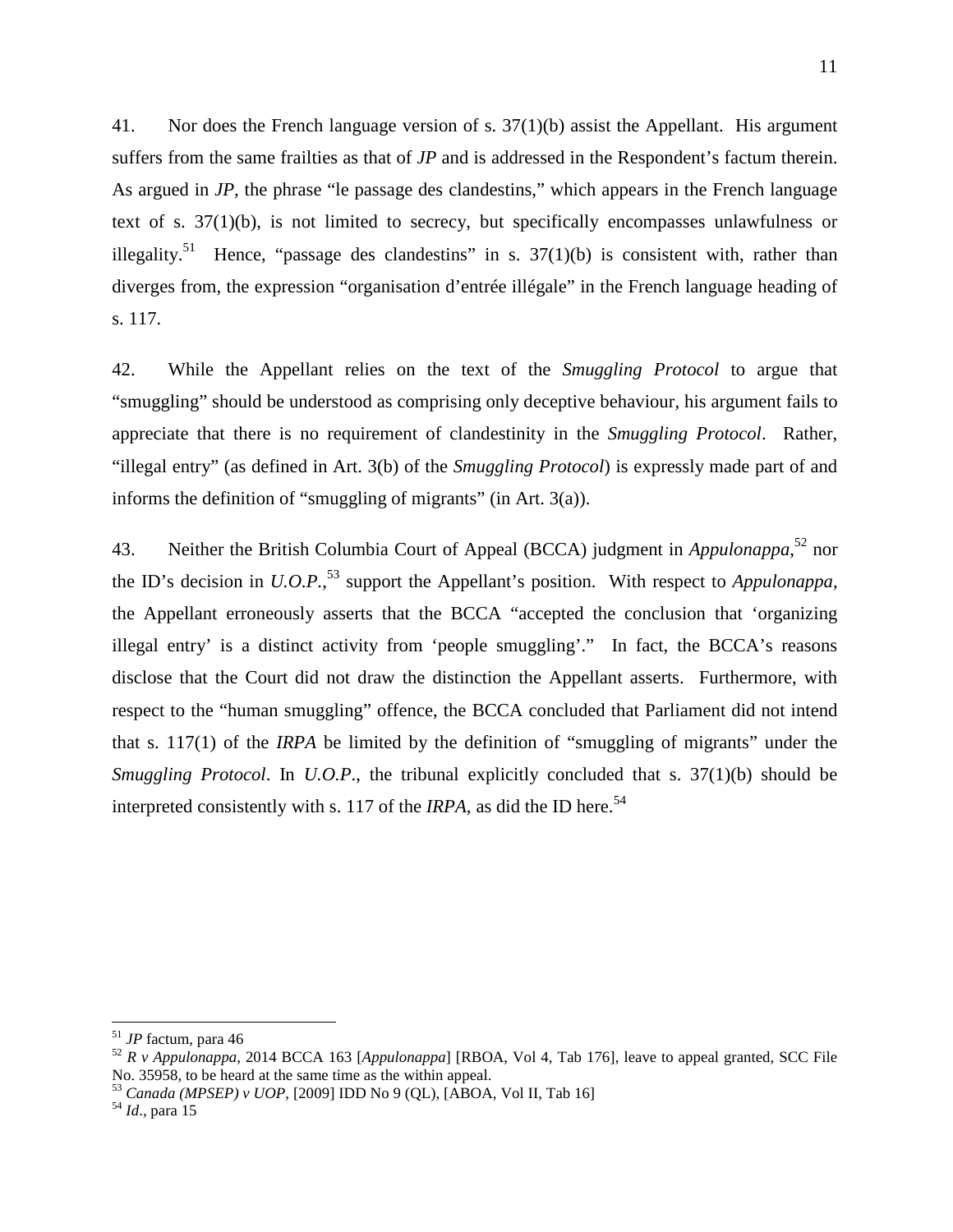## <span id="page-16-0"></span>**2. The Appellant's interpretation would lead to absurd results**

44. The Appellant's claim that the ID's interpretation of s. 37(1)(b), which was upheld by the FC and FCA, would lead to "absurd results" does not withstand scrutiny. In fact, as the FCA noted, it is the Appellant's interpretation which would lead to absurd results.<sup>55</sup>

45. The Appellant's claim is posited not on his own situation, but on a hypothetical fact scenario. However, for the reasons explained in *JP,* it should not be presumed - based on the inevitably incomplete facts in a hypothetical scenario - that the criteria for inadmissibility under s. 37(1)(b) would necessarily be met in all cases involving family members. Each case will turn on its own, highly specific facts.<sup>56</sup> Additionally*,* the Appellant's arguments on these points fail to consider the effects of Ministerial relief under s. 42.1 of the *IRPA* and discretion not to write or refer an inadmissibility report under s.  $44.57$ 

46. Moreover, the Appellant's proposal to read a "profit element" and "clandestine element" into s. 37(1)(b) itself leads to problematic and unintended outcomes. On the Appellant's interpretation, individuals could act as organizers, operators, or facilitators of mass human smuggling ventures, knowing full well that the people they smuggle are not in compliance with the law, possibly also endangering the lives and safety of hundreds in the process. Yet, they would remain immune from inadmissibility, so long as they did not make a profit, or they intended to disembark the undocumented migrants at a port-of-entry. It is hard to see how such absurd results could have been intended by Parliament.

47. For instance, B072 was found to be a lead organizer of the *Sun Sea* smuggling operation and was involved in purchasing the ship. Yet, he argued that he is not inadmissible because the smuggled migrants had made refugee claims upon arrival. The FCA rightly rejected this contention, holding that even if refugee claimants may be *excused* from the consequences of arriving without proper documentation, this does not mean that there is no requirement to possess

 $55$  FCA Reasons, para 92 (AR, Vol I, p 96).

<sup>56</sup> See *JP* factum, paras 119-137; See also: *Najafi v Canada (MPSEP)*, 2014 FCA 262, para 91 [RBOA, Vol 1, Tab 46]

<sup>57</sup> *IRPA,* ss 42.1 and 44 [RBOA, Vol 1, Tab 5]. See also: FCA Reasons, paras 92-94 (AR, Vol I, pp 95-96)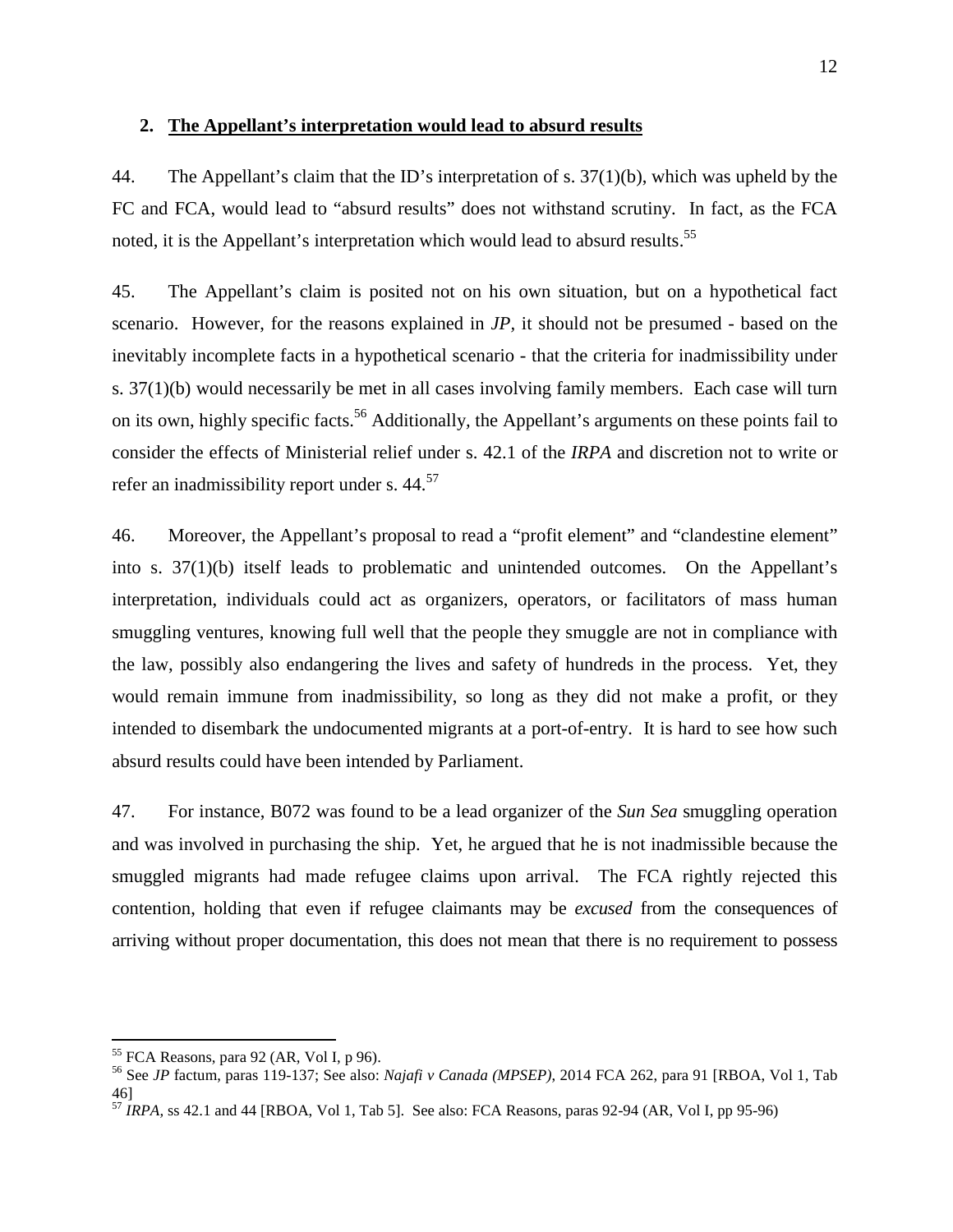<span id="page-17-0"></span>documentation, explaining that otherwise, "no one could ever be found inadmissible for people smuggling if the persons smuggled into Canada made refugee claims."<sup>58</sup>

#### **3. The Appellant's erroneous approach to international law**

48. With respect to the Appellant's arguments regarding Canada's international obligations, including under the *Refugee Convention*<sup>59</sup> and the *Smuggling Protocol*,<sup>60</sup> the Respondent refers to his memorandum in *JP* and adds the following.

49. The Appellant's core premise is that Canada's obligations under the *Refugee Convention,*  specifically, Article 33 (non*-refoulement*) and Article 31 (prohibition of penalties) *,* mandate that inadmissibility for engaging in "people smuggling" pursuant to s.  $37(1)(b)$  be interpreted in exact accordance with the definition of the phrase "smuggling of migrants" in the *Smuggling Protocol.* This proposition is fundamentally flawed. As explained below, the Appellant misconstrues the nature of the international obligations at play and the role of s. 37(1)(b) within Canada's immigration regime.

#### *a) Refoulement is not at issue*

50. Contrary to the Appellant's suggestion otherwise, and for the same reasons as set out in in the Respondent's factum in *JP*, it is not the objective of s. 37(1)(b) of the *IRPA* to implement the prohibition against *refoulement* contained in Article 33 of the *Refugee Convention*.

51. Rather, s. 37(1)(b) concerns *immigration* inadmissibility, specifically describing as inadmissible a foreign national or permanent resident who engages in the transnational criminal activity of people smuggling. Whether a refugee protection claim has been made does not change the meaning or purpose of s. 37(1)(b).

52. A finding of inadmissibility is not the equivalent of removal or *refoulement* of a Convention refugee*,* and the two concepts should not be conflated. Inadmissibility concerns the

<sup>58</sup> See *X (Re)*, 2011 CanLII 100695, paras 22-26 (IRB-ID) [RBOA, Vol 1, Tab 21]; *B072 FC Judgment, supra* [RBOA, Vol 4, Tab 170]; FCA Reasons, paras 12-13, 41-42, 98-99 (AR, Vol I, pp 65-66, 78, 98-99)

<sup>59</sup> *Convention Relating to the Status of Refugees*, Can TS 1969 6 (entered into force 22 April 1954) [*Refugee Convention*] [RBOA, Vol 3, Tab 124]

<sup>60</sup> *Protocol Against the Smuggling of Migrants by Land, Sea and Air, Supplementing the United Nations Convention Against Transnational Crime* (2000), 2241 UNTS 507 [*Smuggling Protocol*] [ABOA, Vol I, Tab 7]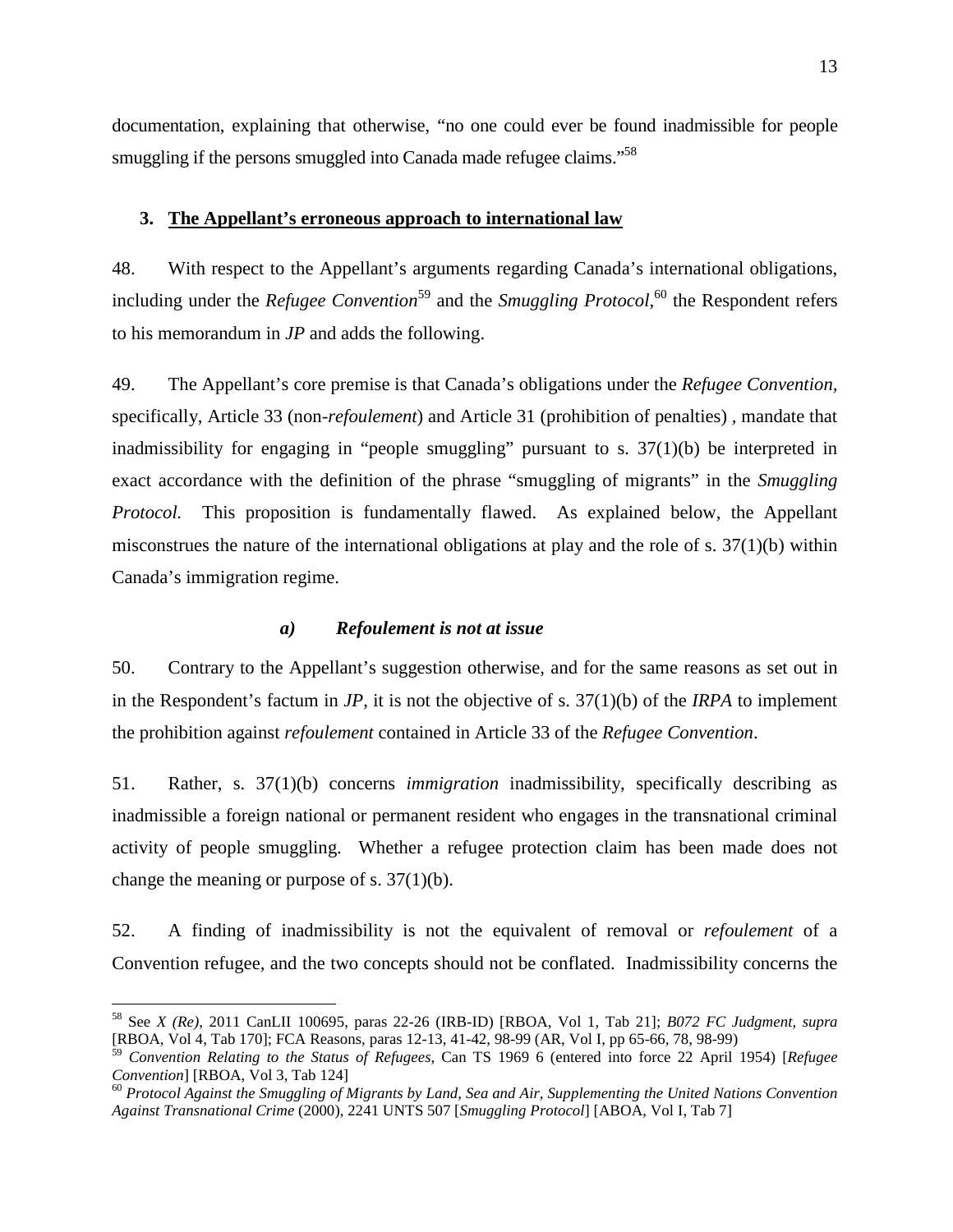discrete question of whether the presence in Canada of a non-citizen is in conformity with the requirements of the *IRPA*. In contrast, *refoulement* concerns the "removal of refugees to a territory where they run a risk of being subjected to human rights violations," and is engaged only "at the time of proposed removal."<sup>61</sup>

53. The Appellant faults the FCA for its reliance on *Németh.* However, the FCA referred to *Németh* in the context of explaining the significance of the separation of the concepts of inadmissibility and removal, which the Appellant throughout has overlooked. $62$ 

54. As such, consideration of whether the Appellant's removal, should it take place, would constitute *refoulement* contrary to the *Refugee Convention* is clearly premature at the stage when admissibility is being determined. As recognized by this Court in *Febles*, a pre-removal risk assessment is where questions of risk will be assessed prior to removal.<sup>63</sup> That the procedure in a pre-removal risk assessment may not be identical to a hearing before the RPD does not make out a violation of the principle of *non-refoulement.* As the Respondent explains in *JP*, states do not have an obligation under the *Refugee Convention* to adopt any particular risk assessment procedure.<sup>64</sup>

55. The Appellant asserts that Ministerial relief in s. 42.1 (formerly s. 37(2)) of the *IRPA* is inadequate and illusory, and purports to cite the FC's judgment in *Stables* in support. In fact, in that case Justice de Montigny explicitly rejected this argument.<sup>65</sup> Moreover, judicial oversight and the ability to seek a judicial stay of removal is a full answer to the Appellant's concerns.<sup>66</sup>

56. In short, the Appellant's critique of the various proceedings available to those found inadmissible under s.  $37(1)(b)$  is unfounded, and misses the essential point, which is that inadmissibility does not automatically result in removal such that Canada's international obligations would be engaged when inadmissibility is being assessed. Accordingly, *nonrefoulement* is not at issue in this appeal.

<sup>61</sup> *Németh v Canada (Justice),* [2010] 3 SCR 281, 2010 SCC 56, paras 19, 50 [*Németh*] [RBOA, Vol 4, Tab 174]

 $62$  FCA Reasons, paras 88-91 (AB, Vol I, pp 94-95)

<sup>63</sup> *Febles,* 2014 SCC 68, paras 67-68 [RBOA, Vol 1, Tab 35]

<sup>64</sup> *JP Factum,* para 107. See also: *Németh, supra*, para 51 [RBOA, Vol 4, Tab 174]; *Maydak v United States of America*, 2004 BCCA 478, para 83 [RBOA, Vol 4, Tab 173]

<sup>65</sup> *Stables v Canada (MCI),* 2011 FC 1319, paras 59-63 [RBOA, Vol 4, Tab 180]

<sup>66</sup> *Id.*, para 64 [RBOA, Vol 4, Tab 180]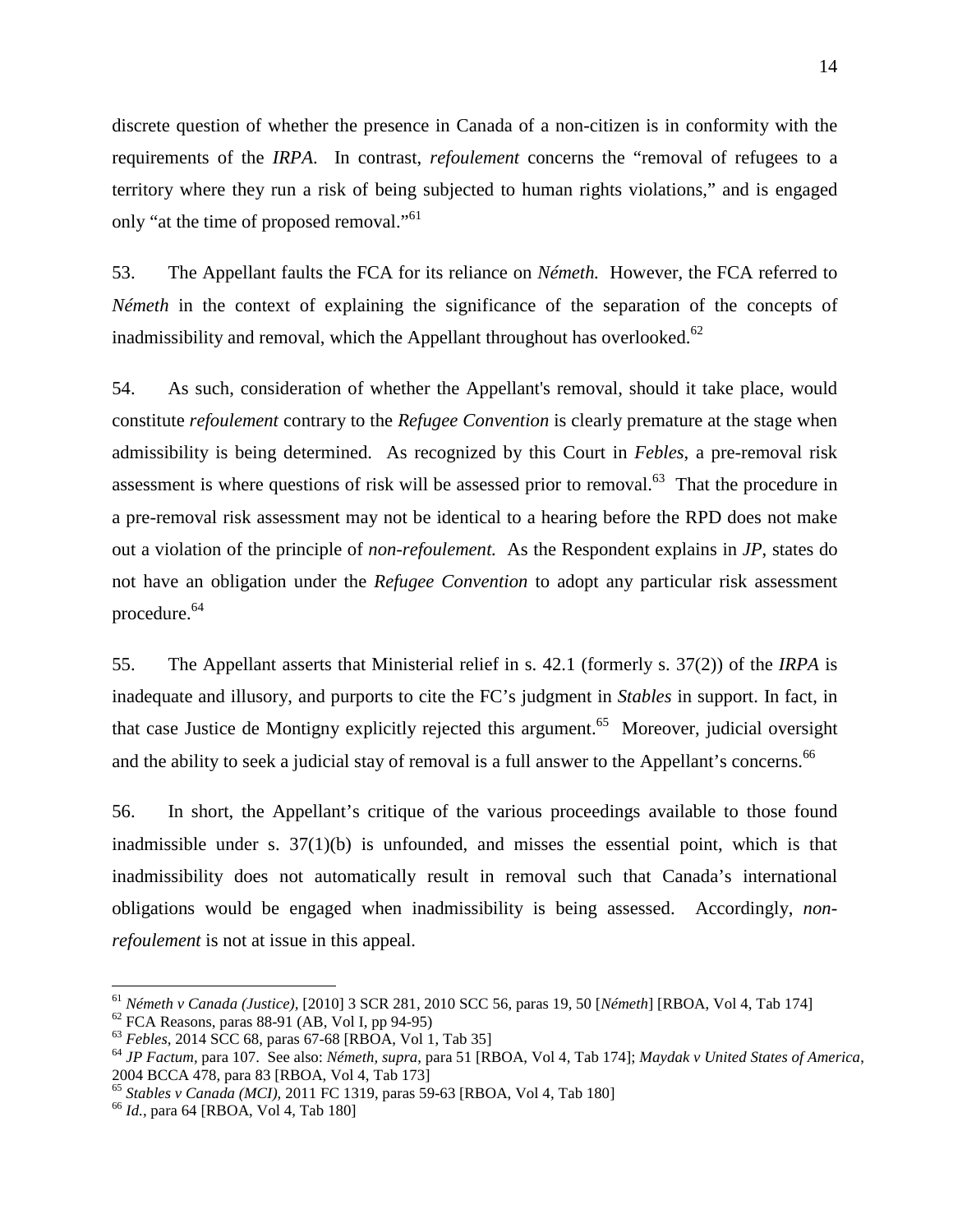#### *b) Article 31 of the Refugee Convention is Not Applicable*

<span id="page-19-0"></span>57. For the reasons set out in the Respondent's memorandum in *JP*, Article 31 of the *Refugee Convention* is not applicable to the interpretation of s.  $37(1)(b)$ .<sup>67</sup> The Appellant has not been found inadmissible because of his own illegal entry into Canada, but because he actively assisted in the smuggling of others. These are two distinct notions, and it is clear that Article 31 does not prevent States from taking action against a refugee claimant on the basis that he took an active role in the smuggling of others. $68$  Indeed, none of the authorities cited by the Appellant suggests otherwise.

58. Additionally, it is well-established in international law that the notion of "penalties" in Article 31 is meant to refer only to criminal punishment.<sup>69</sup> Similarly, Canadian jurisprudence is to the effect that the purpose of deportation proceedings is not punishment or retribution, but rather its purpose is "to remove from Canada an undesirable person."<sup>70</sup>

#### **4. Conclusion: ID reasonably found the Appellant inadmissible**

59. The ID reasonably held that the Appellant is inadmissible under s. 37(1)(b) of the *IRPA*  because of his role in the *Sun Sea* smuggling operation. The ID had reasonable grounds to believe that he had engaged in "people smuggling" in the context of transnational crime.

60. The *Sun Sea* smuggling operation clearly had a transnational character, spanning the national boundaries of, at a minimum, Thailand and Canada.<sup>71</sup> The Appellant's contribution as a member of the crew was deliberate. His contribution was found by the ID to have been vital in

<sup>67</sup> *JP Factum,* paras 91-93

<sup>68</sup> Anne T. Gallagher, Fiona David, *The International Law of Migrant Smuggling*, New York: Cambridge University Press, 2014, p 167 [RBOA Vol 3, Tab 145]; *SC v Canada (MPSEP)*, 2013 FC 491, para 41 [*SC*] [RBOA, Vol 2, Tab 83]; *Appulonnapa*, *supra*, paras 19 and 137 [RBOA, Vol 4, Tab 176]

<sup>69</sup> *The International Law of Migrant Smuggling*, *supra*, p 166; Zimmermann, Andreas, Dörschner, Jonas & Machts, Felix, *The 1951 Convention Relating to the Status of Refugees and its 1967 Protocol — A Commentary*, New York: Oxford University Press, 2011, p 1263 (para 75) [RBOA, Vol 4, Tab 182]

<sup>70</sup> *Chiarelli v Canada (MEI),* [1992] 1 SCR 711, p 735 [RBOA, Vol 1, Tab 19]; *Hurd v Canada (MEI)*, [1989] 2 FC 594, p 606 (FCA) [RBOA, Vol 1, Tab 36]

<sup>71</sup> *Webster's Third New International Dictionary*, Springfield: Merriam-Webster, 1981, p 2430 *sub verbo*  "transnational" ("extending or going beyond national boundaries") [RBOA, Vol 3 Tab 140]; *Le Grand Robert de la langue française*, Paris: Le Robert, 1985, vol II, offers this definition: «qui dépasse le cadre national, concerne plusieurs nations […]» [RBOA, Vol 3, Tab 139]. See also: *Convention Against Transnational Organized Crime*, art. 3(2) [RBOA, Vol 3, Tab 123].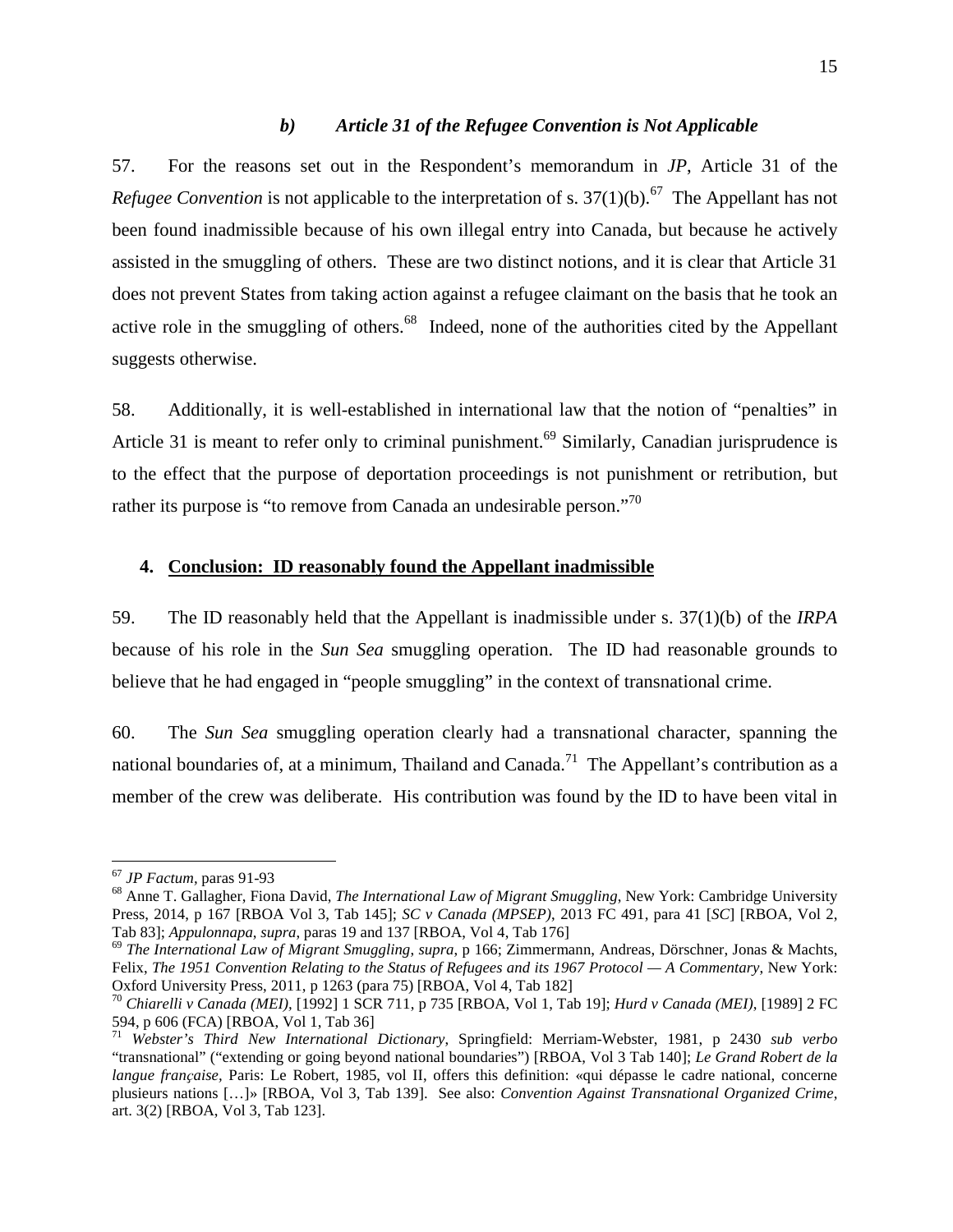ensuring the ship would reach its intended destination. As the ID found, the Appellant must have known that the other passengers on board did not have the required documents.<sup>72</sup>

61. Finally, even on the Appellant's flawed approach to s.  $37(1)(b)$ , he nonetheless would be inadmissible on the facts of the case at hand. Insofar as the Appellant asserts that s.  $37(1)(b)$ requires proof of clandestine activity, there is no doubt that the *Sun Sea* people smuggling operation, and the ship itself, operated covertly*.* 

62. As outlined by the Respondent in its submissions in *JP*, the unofficially-named *Sun Sea*, left its port without permission, took on undocumented passengers at sea rather than at an identifiable port, made every attempt to evade authorities *en route*, and was intercepted at sea, having failed to duly announce its arrival at a Canadian port.<sup>73</sup> If an element of secrecy or deception is required for "people smuggling," it is easily met here.

63. Likewise, even if s. 37(1)(b) were to be interpreted as requiring a material benefit or profit element, the Appellant would still be inadmissible. The Appellant aided a smuggling operation in which passengers were charged large fees to travel to Canada on a ship not even intended for passenger travel. The obvious conclusion to be drawn was that the operation was profit-driven.

64. Further, irrespective of whether he was paid for his work, there is no question that the Appellant's position as a crew member enabled him to secure far more comfortable lodgings and superior food and drink to the passengers. These privileges were no small matters in a four month sea voyage where the vast majority endured hardships, including living with hundreds of others in the ships' hold, and limitations on food and water. As such, they surely constitute a "material benefit".<sup>74</sup>

 $72$  ID Reasons, para 49, (AR, Vol I, p 11)

<sup>73</sup> *JP* factum, para 49

<sup>74</sup> Anne T. Gallagher, Fiona David, *The International Law of Migrant Smuggling*, *supra*, p 46 [RBOA Vol 3, Tab 145]; See also: United Nations Office on Drugs and Crime, *Model Law Against the Smuggling of Migrants*, 2010, p. 13 [RBOA, Vol 3,Tab164] (http://www.unodc.org/documents/humantrafficking/Model\_Law\_Smuggling\_of\_Migrants\_10-52715\_Ebook.pdf)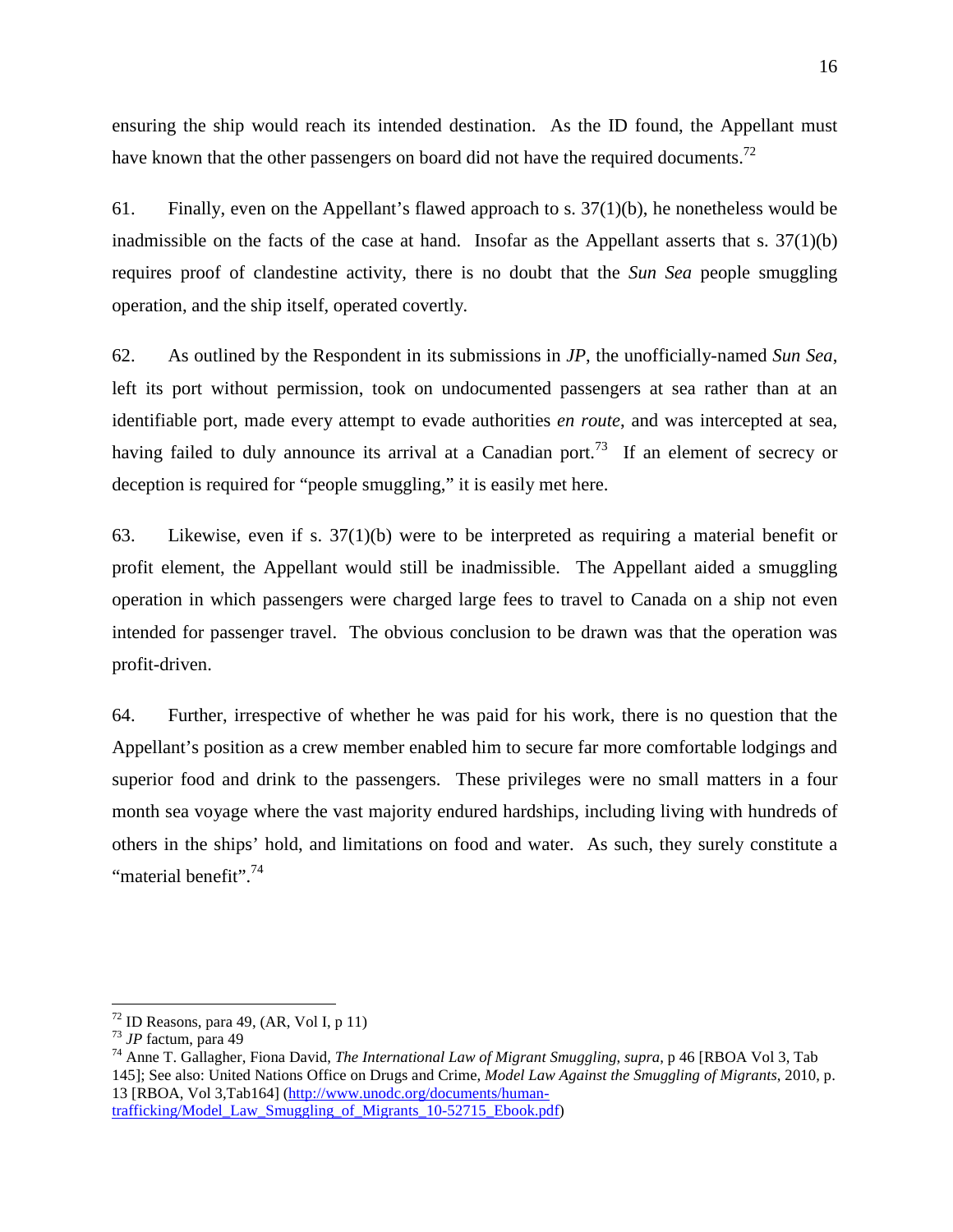#### $C_{\bullet}$ SECTION 37(1)(B) IS CONSTITUTIONALLY VALID

65. In response to the Appellant's arguments on the constitutional validity of s.  $37(1)(b)$ , the Respondent refers to his memorandum in JP.

#### IV. **COSTS**

66. The Minister of Public Safety seeks his costs in this appeal. The Minister does not seek costs in respect of the FC or FCA proceedings and asks that costs not be awarded in respect of those proceedings as there are no special reasons<sup>75</sup> for such an order.

#### V. **NATURE OF ORDER SOUGHT**

67. The Respondent respectfully requests that the Court dismiss the appeal. Further, it should answer the first constitutional question in the negative. Should the Court feel necessary to examine the second question, it should be answered in the affirmative.

## ALL OF WHICH IS RESPECTFULLY SUBMITTED

Dated at Toronto this 8<sup>th</sup> day of January 2015.

ianne Zorić François Banafshel ansani Of Counsel for the Respondent

<sup>&</sup>lt;sup>75</sup> Federal Courts Immigration and Refugee Protection Rules, SOR/93-22, Rule 22: No costs shall be awarded to or payable by any party in respect of an application for leave, an application for judicial review or an appeal under these Rules unless the Court, for special reasons, so orders. [RBOA, Vol 1, Tab 4]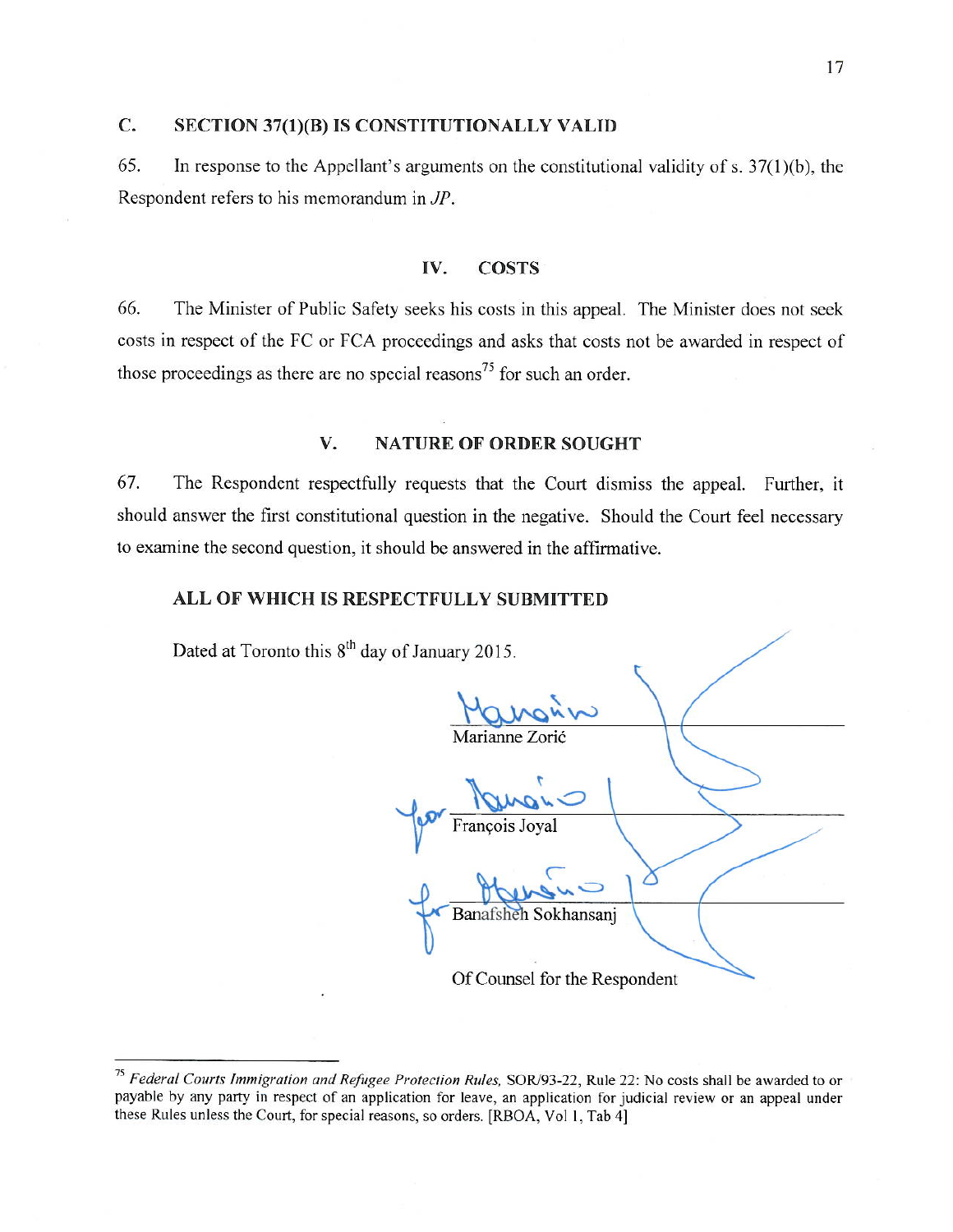# **VI. TABLE OF AUTHORITIES**

<span id="page-22-0"></span>

| <b>Authorities</b>                                                                             | Paragraph(s) |
|------------------------------------------------------------------------------------------------|--------------|
| <b>A. Statutes and Regulations</b>                                                             |              |
| Customs Act, RSC 1985, c 1, s 159                                                              | 37, 38, 39   |
| Immigration and Refugee Protection Act, S.C. 2001, c. 27                                       | 40, 45       |
| Federal Courts Immigration and Refugee Protection<br>Rules, SOR/93-22, Rule 22                 | 68           |
| <b>B.</b> Jurisprudence                                                                        |              |
| Agraira v. Canada (MPSEP), 2013 SCC 36                                                         | 33           |
| Alberta (Information and Privacy Commissioner) v<br>Alberta Teachers' Association, 2011 SCC 36 | 33           |
| B072 v Canada (MPSEP), 2013 FC 899                                                             | 25, 47       |
| B223 v Canada (MCI), 2013 FC 511, [2013] FCJ No. 572<br>$\overline{Q}$                         | 11           |
| Balakrishnan v Canada (MCI), 2013 FC 944                                                       | 11           |
| Canada (MPSEP) v UOP, [2009] IDD No 9 (QL)                                                     | 43           |
| Chiarelli v Canada (MEI), [1992] 1 SCR 711                                                     | 58           |
| Febles v Canada (MCI), 2012 FCA 324                                                            | 34, 54       |
| Hurd v Canada (MEI), [1989] 2 FC 594 (FCA)                                                     | 58           |
| Johnson v HMTQ (1994), 156 NBR (2d) 119, 1994 CanLII<br>6532, p 4 (NBCA)                       | 39           |
| Maydak v United States of America, 2004 BCCA 478                                               | 54           |
| Najafi v Canada (MPSEP), 2014 FCA 262                                                          | 45           |
| Németh v Canada (Justice), [2010] 3 SCR 281, 2010 SCC<br>56                                    | 52, 53, 54   |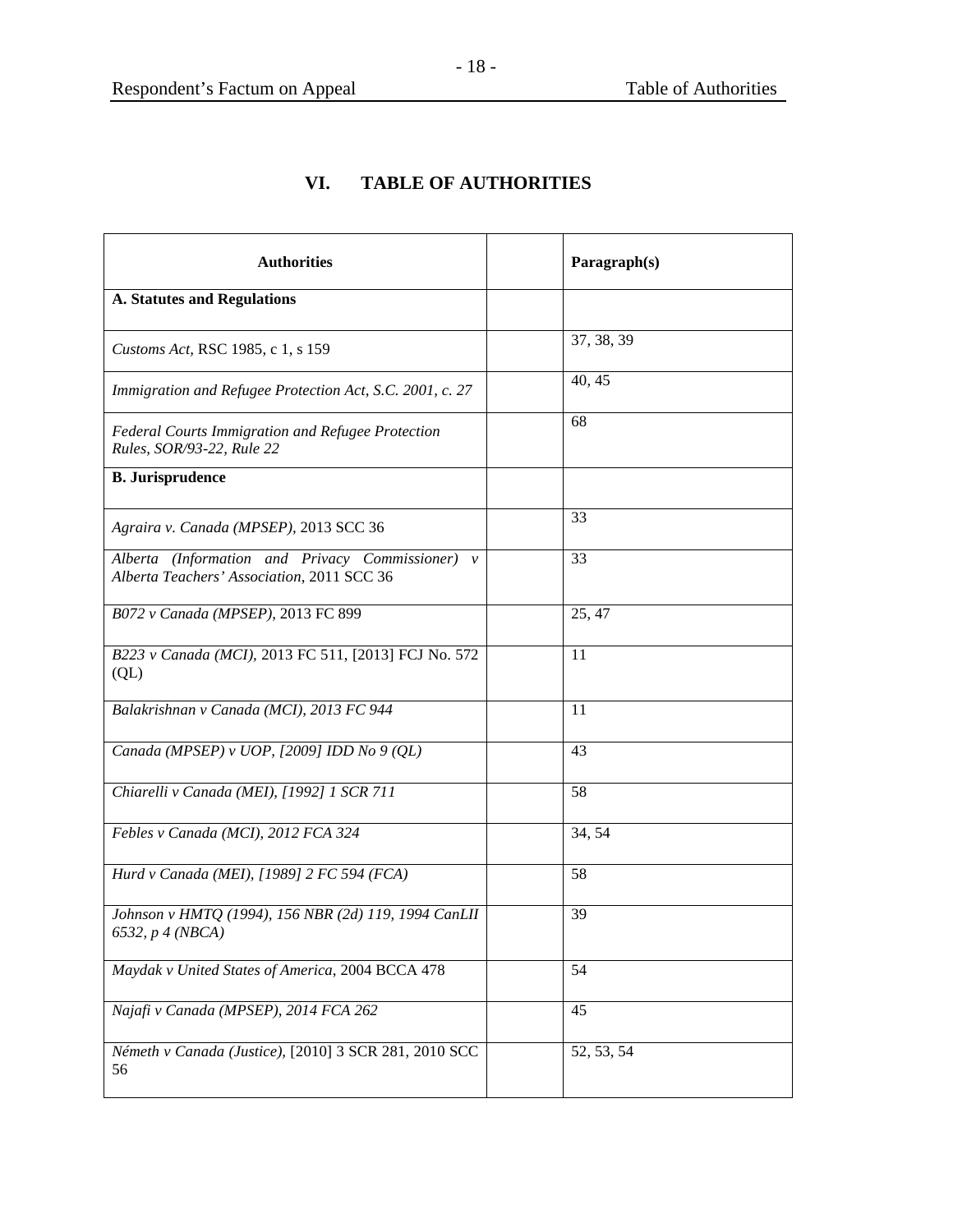| PM v Canada (MCI), 2013 FC 77, [2013] FCJ No. 136                | 11         |
|------------------------------------------------------------------|------------|
| $\overline{Q}$                                                   |            |
|                                                                  |            |
| R v Appulonappa, 2014 BCCA 163                                   | 43, 57     |
|                                                                  |            |
| R v Riddell, (1973), 11 CCC 144 (QCCA)                           | 38         |
|                                                                  |            |
| SC v Canada (MPSEP), 2013 FC 491                                 | 57         |
|                                                                  |            |
| S.K. v Canada (MCI), 2013 FC 78, [2013] FCJ No. 137              | 11         |
| $\overline{Q}$                                                   |            |
|                                                                  |            |
| Sivanathan v Canada (MCI), 2014 FC 184                           | 11         |
|                                                                  |            |
| Stables v Canada (MCI), 2011 FC 1319                             | 55         |
|                                                                  |            |
| $X$ (Re), 2011 CanLII 100695 (IRB-ID)                            | 47         |
|                                                                  |            |
|                                                                  |            |
| <b>C. Other Secondary Sources</b>                                |            |
| <b>Doctrine</b>                                                  |            |
|                                                                  |            |
| Anne T. Gallagher, Fiona David, The International Law of         | 57, 58, 64 |
| Migrant Smuggling, New York: Cambridge University                |            |
| Press, 2014, p 167                                               |            |
| Zimmermann, Andreas, Dörschner, Jonas & Machts,                  | 58         |
| Felix, The 1951 Convention Relating to the Status of             |            |
| Refugees and its 1967 Protocol $-$ A Commentary, New             |            |
| York: Oxford University Press, 2011                              |            |
|                                                                  |            |
| <b>International Instruments</b>                                 |            |
|                                                                  |            |
| Convention Relating to the Status of Refugees, Can TS            | 48         |
| 1969 6 (entered into force 22 April 1954)                        |            |
|                                                                  |            |
| Protocol Against the Smuggling of Migrants by Land, Sea          | 48         |
| and Air, Supplementing the United Nations Convention             |            |
| Against Transnational Crime (2000), 2241 UNTS 507                |            |
| Convention Against Transnational Organized Crime, art.           | 60         |
| 3(2)                                                             |            |
|                                                                  |            |
| United Nations Office on Drugs and Crime, Model Law              | 64         |
| Against the Smuggling of Migrants, 2010                          |            |
|                                                                  |            |
| <b>Dictionaires</b>                                              |            |
|                                                                  |            |
| Webster's<br>Third<br>New<br><i>International</i><br>Dictionary, | 60         |
| Springfield: Merriam-Webster, 1981, p 2430 sub verbo             |            |
| "transnational" ("extending or going beyond national             |            |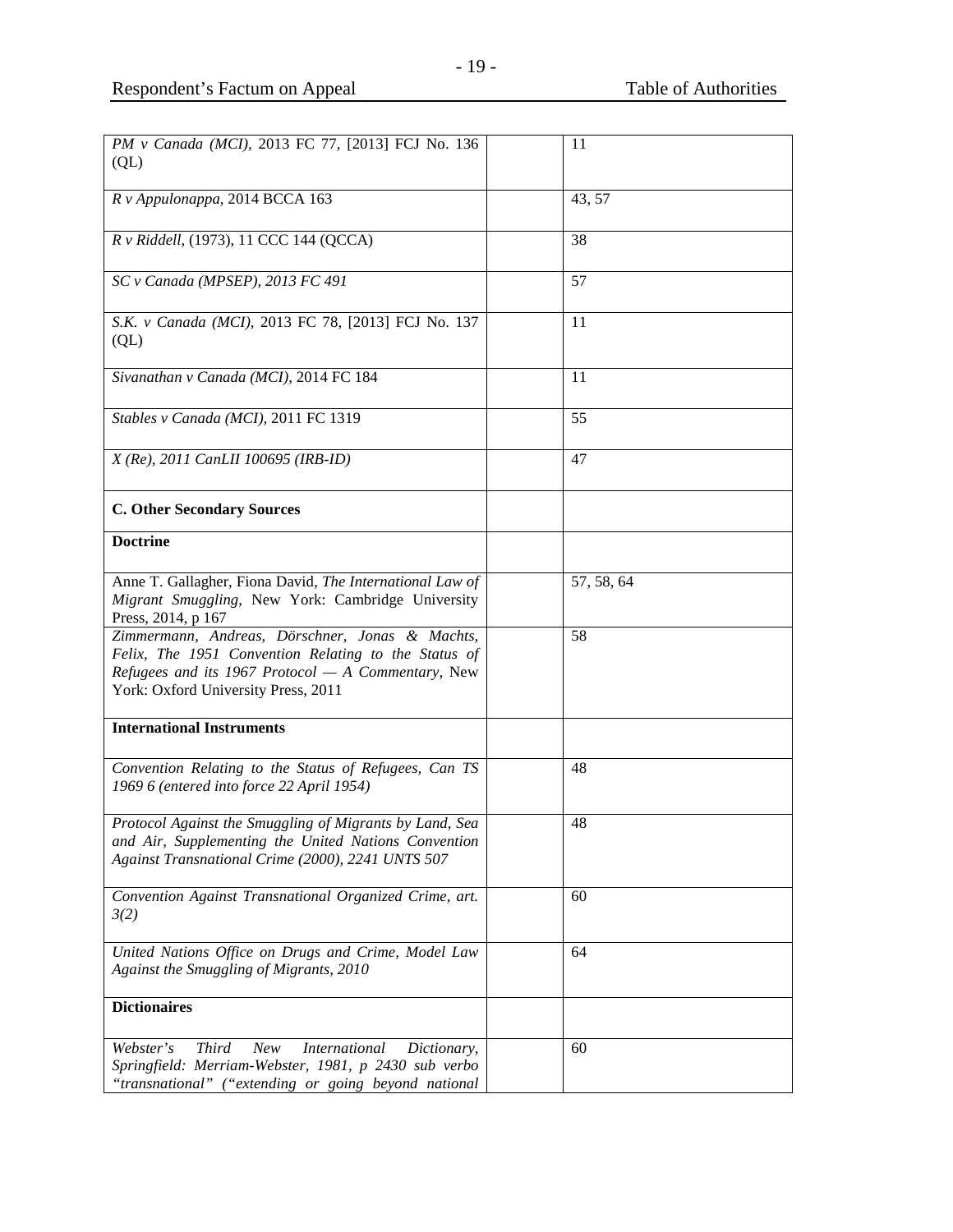# Respondent's Factum on Appeal Table of Authorities

| <i>boundaries</i> ")                                                                                                                                                         |    |
|------------------------------------------------------------------------------------------------------------------------------------------------------------------------------|----|
| Le Grand Robert de la langue française, Paris: Le Robert,<br>1985, vol II, offers this definition: «qui dépasse le cadre<br>national, concerne plusieurs nations $[\dots]$ » | 60 |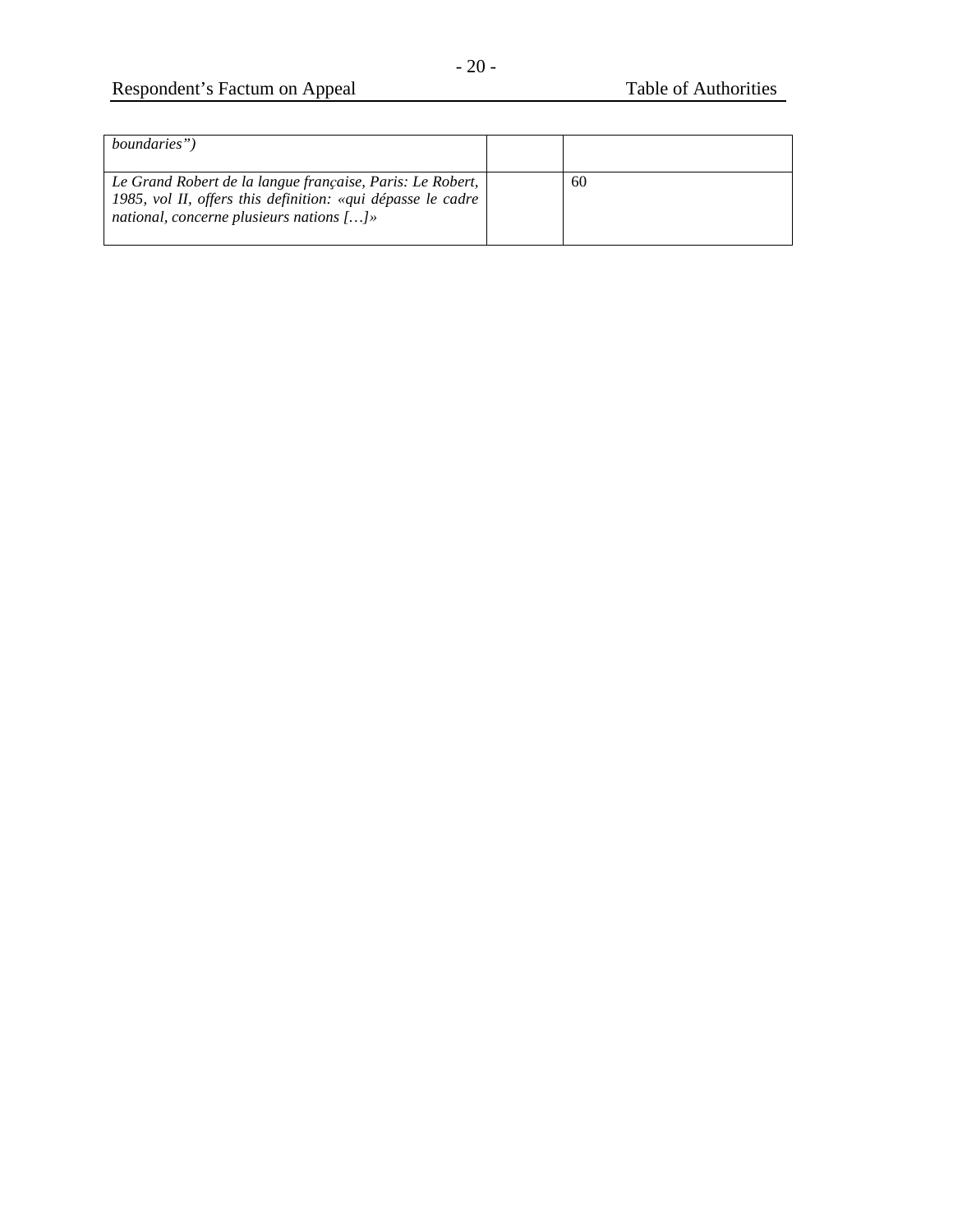# **APPENDIX "A" – STATUTES RELIED ON**

# <span id="page-25-0"></span>*Immigration and Refugee Protection Act***, S.C. 2001, c 27**

| <b>Rules of interpretation</b>                                                                                                                                                                                                                                                    | Interprétation                                                                                                                                                                                                                                                    |
|-----------------------------------------------------------------------------------------------------------------------------------------------------------------------------------------------------------------------------------------------------------------------------------|-------------------------------------------------------------------------------------------------------------------------------------------------------------------------------------------------------------------------------------------------------------------|
| 33. The facts that constitute inadmissibility<br>under sections $34$ to $37$ include facts arising<br>from omissions and, unless otherwise provided,<br>include facts for which there are reasonable<br>grounds to believe that they have occurred, are<br>occurring or may occur | 33. Les faits — actes ou omissions — mentionnés<br>aux articles 34 à 37 sont, sauf disposition contraire,<br>appréciés sur la base de motifs raisonnables de<br>croire qu'ils sont survenus, surviennent ou peuvent<br>survenir.                                  |
|                                                                                                                                                                                                                                                                                   |                                                                                                                                                                                                                                                                   |
| <b>Organized criminality</b>                                                                                                                                                                                                                                                      | Activités de criminalité organisée                                                                                                                                                                                                                                |
| 37. $(1)$ A permanent resident or a foreign<br>national is inadmissible on grounds of organ-<br>ized criminality for []                                                                                                                                                           | 37. (1) Emportent interdiction de territoire pour<br>criminalité organisée les faits suivants : []                                                                                                                                                                |
| $(b)$ engaging, in the context of transnational<br>crime, in activities such as people smuggling,<br>trafficking in persons or money laundering.                                                                                                                                  | b) se livrer, dans le cadre de la criminalité transna-<br>tionale, à des activités telles le passage de clandes-<br>tins, le trafic de personnes ou le recyclage des<br>produits de la criminalité.                                                               |
| <b>Application</b>                                                                                                                                                                                                                                                                | <b>Application</b>                                                                                                                                                                                                                                                |
| (2) Paragraph $(1)(a)$ does not lead to a determi-<br>nation of inadmissibility by reason only of the<br>fact that the permanent resident or foreign na-<br>tional entered Canada with the assistance of a<br>person who is involved in organized criminal<br>activity.           | $(2)$ Les faits visés à l'alinéa $(1)$ a) n'emportent pas<br>interdiction de territoire pour la seule raison que le<br>résident permanent ou l'étranger est entré au Cana-<br>da en ayant recours à une personne qui se livre aux<br>activités qui y sont visées. |

| <b>Exception — application to Minister</b>                         | Exception — demande au ministre                        |
|--------------------------------------------------------------------|--------------------------------------------------------|
|                                                                    |                                                        |
| <b>42.1</b> (1) The Minister may, on application by a              | 42.1 $(1)$ Le ministre peut, sur demande d'un          |
| foreign national, declare that the matters re-                     | étranger, déclarer que les faits visés à l'article 34, |
| ferred to in <u>section 34</u> , paragraphs $35(1)(b)$ and         | aux alinéas $35(1)b$ ou c) ou au paragraphe $37(1)$    |
| (c) and <u>subsection <math>37(1)</math></u> do not constitute in- | n'emportent pas interdiction de territoire à l'égard   |
| admissibility in respect of the foreign national if                | de l'étranger si celui-ci le convainc que cela ne      |
| they satisfy the Minister that it is not contrary to               | serait pas contraire à l'intérêt national.             |
| the national interest.                                             |                                                        |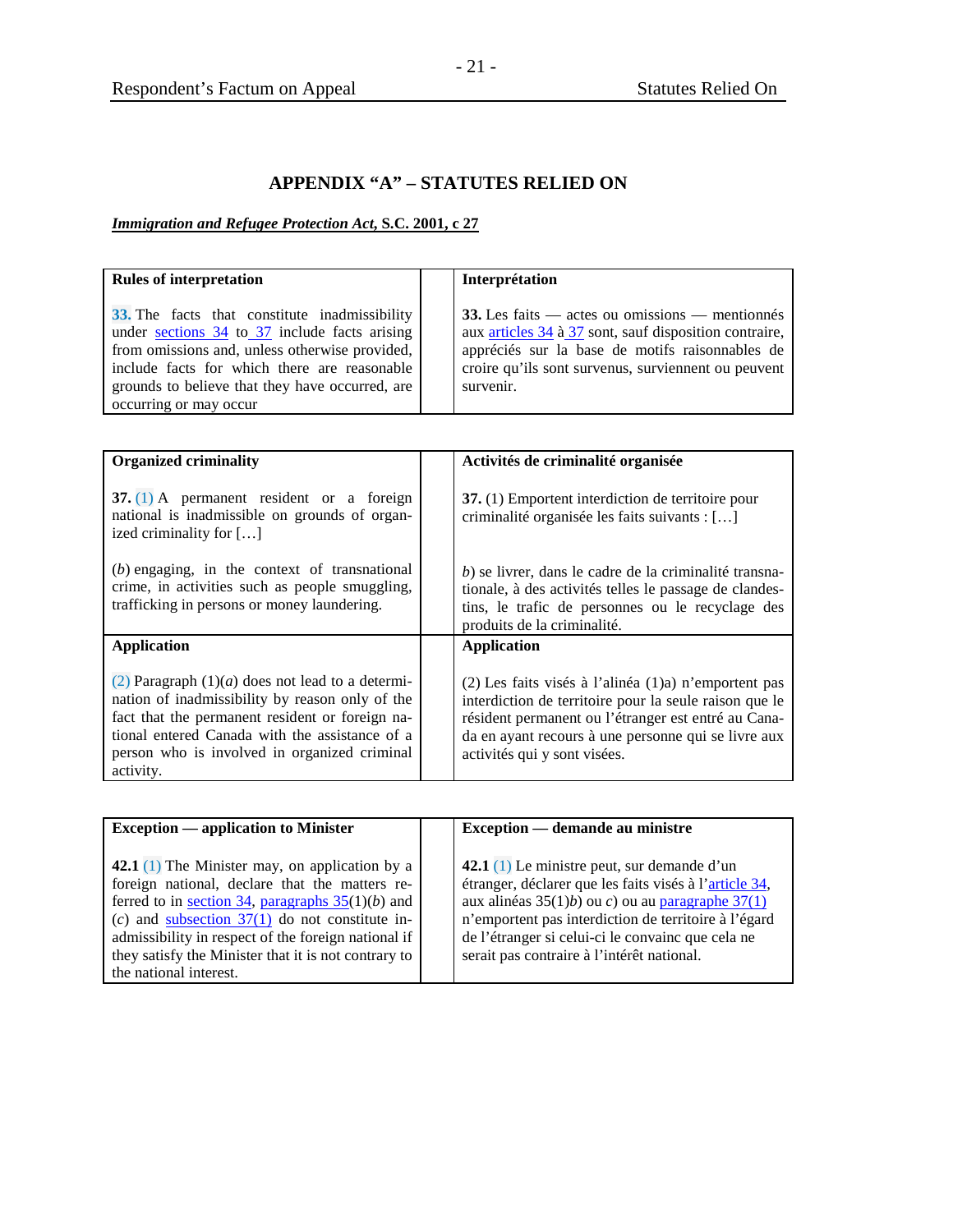| Ineligibility                                                                                                                                                                                                                                                                              | Irrecevabilité                                                                                                                                                                                                                                                                      |
|--------------------------------------------------------------------------------------------------------------------------------------------------------------------------------------------------------------------------------------------------------------------------------------------|-------------------------------------------------------------------------------------------------------------------------------------------------------------------------------------------------------------------------------------------------------------------------------------|
| 101. $(1)$ A claim is ineligible to be referred to<br>the Refugee Protection Division if []                                                                                                                                                                                                | 101. (1) La demande est irrecevable dans les cas<br>suivants : $[]$                                                                                                                                                                                                                 |
| $(f)$ the claimant has been determined to be<br>inadmissible on grounds of security, violating<br>human or international rights, serious criminali-<br>ty or organized criminality, except for persons<br>who are inadmissible solely on the grounds of<br>paragraph $35(1)(c)$ .          | f) prononcé d'interdiction de territoire pour raison<br>de sécurité ou pour atteinte aux droits humains ou<br>internationaux — exception faite des personnes<br>interdites de territoire au seul titre de l'alinéa<br>$35(1)c$ –, grande criminalité ou criminalité orga-<br>nisée. |
| <b>Serious criminality</b>                                                                                                                                                                                                                                                                 | Grande criminalité                                                                                                                                                                                                                                                                  |
| $(2)$ A claim is not ineligible by reason of seri-<br>ous criminality under paragraph $(1)(f)$ unless                                                                                                                                                                                      | $(2)$ L'interdiction de territoire pour grande crimina-<br>lité visée à l'alinéa (1)f) n'emporte irrecevabilité de<br>la demande que si elle a pour objet :                                                                                                                         |
| $(a)$ in the case of inadmissibility by reason of a<br>conviction in Canada, the conviction is for an<br>offence under an Act of Parliament punishable<br>by a maximum term of imprisonment of at least<br>10 years; or                                                                    | a) une déclaration de culpabilité au Canada pour<br>une infraction à une loi fédérale punissable d'un<br>emprisonnement maximal d'au moins dix ans;                                                                                                                                 |
| $(b)$ in the case of inadmissibility by reason of a<br>conviction outside Canada, the conviction is for<br>an offence that, if committed in Canada, would<br>constitute an offence under an Act of Parlia-<br>ment punishable by a maximum term of impris-<br>onment of at least 10 years. | b) une déclaration de culpabilité à l'extérieur du<br>Canada pour une infraction qui, commise au Cana-<br>da, constituerait une infraction à une loi fédérale<br>punissable d'un emprisonnement maximal d'au<br>moins dix ans.                                                      |

| <b>Application for protection</b>                                                                                                                                                                                                                                                                            | Demande de protection                                                                                                                                                                                                                                                                          |
|--------------------------------------------------------------------------------------------------------------------------------------------------------------------------------------------------------------------------------------------------------------------------------------------------------------|------------------------------------------------------------------------------------------------------------------------------------------------------------------------------------------------------------------------------------------------------------------------------------------------|
| 112. $(1)$ A person in Canada, other than a<br>person referred to in subsection $115(1)$ , may, in<br>accordance with the regulations, apply to the<br>Minister for protection if they are subject to a<br>removal order that is in force or are named in a<br>certificate described in subsection $77(1)$ . | 112. (1) La personne se trouvant au Canada et qui<br>n'est pas visée au paragraphe 115(1) peut, confor-<br>mément aux règlements, demander la protection au<br>ministre si elle est visée par une mesure de renvoi<br>ayant pris effet ou nommée au certificat visé au<br>paragraphe $77(1)$ . |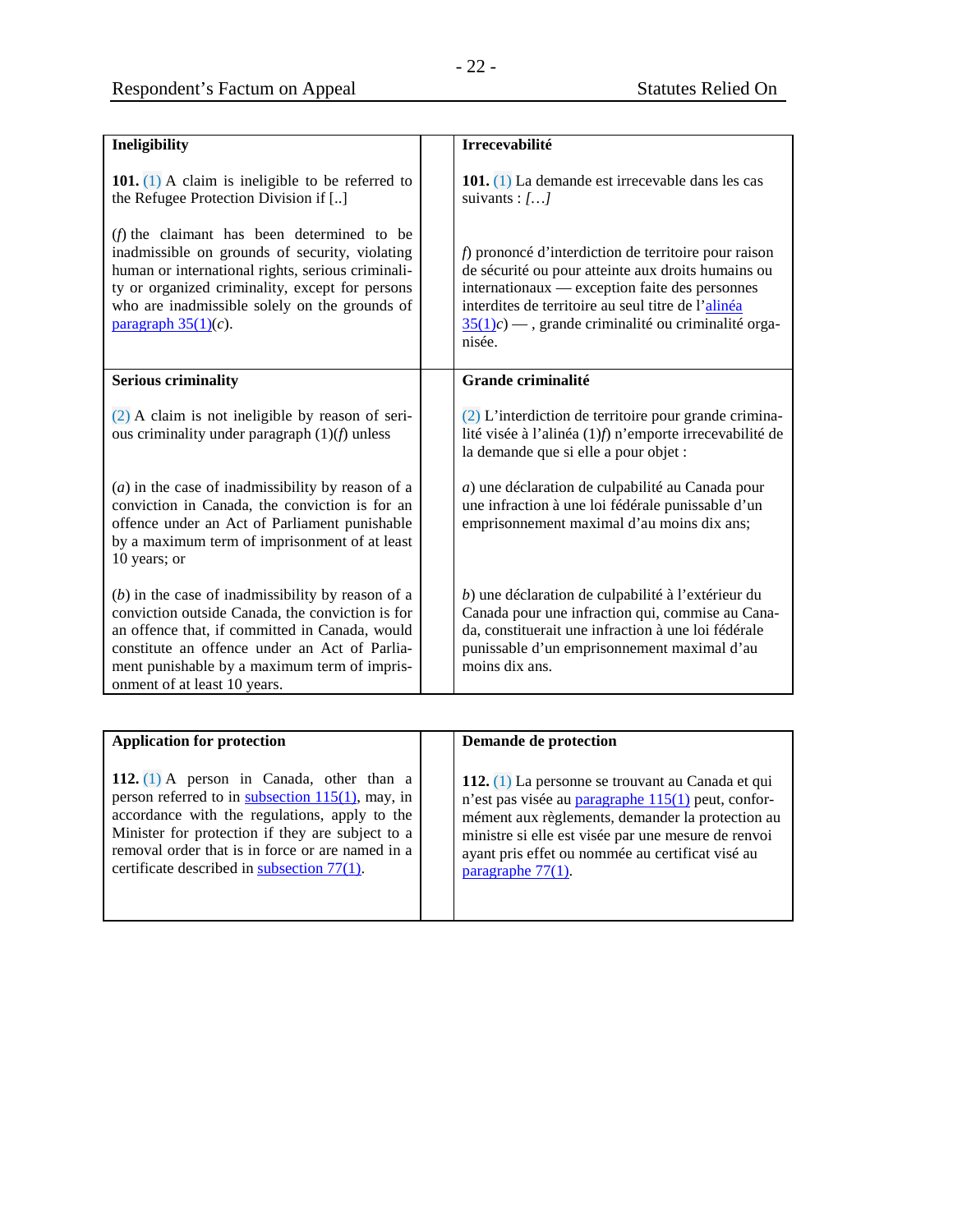| <b>Consideration of application</b>                                                                                                                                                                                                                                                       | Examen de la demande                                                                                                                                                                                                           |
|-------------------------------------------------------------------------------------------------------------------------------------------------------------------------------------------------------------------------------------------------------------------------------------------|--------------------------------------------------------------------------------------------------------------------------------------------------------------------------------------------------------------------------------|
| <b>113.</b> Consideration of an application for protec-<br>tion shall be as follows: $[]$                                                                                                                                                                                                 | 113. Il est disposé de la demande comme il suit :                                                                                                                                                                              |
| $(d)$ in the case of an applicant described in<br>subsection $112(3)$ — other than one described<br>in subparagraph $(e)(i)$ or $(ii)$ — consideration<br>shall be on the basis of the factors set out in                                                                                 | d) s'agissant du demandeur visé au paragraphe<br>$\frac{112(3)}{2}$ – sauf celui visé au sous-alinéa e)(i) ou (ii)<br>-, sur la base des éléments mentionnés à l'article<br>$\frac{97}{2}$ et, d'autre part :                  |
| section 97 and<br>(i) in the case of an applicant for protection<br>who is inadmissible on grounds of serious<br>criminality, whether they are a danger to the                                                                                                                            | (i) soit du fait que le demandeur interdit de<br>territoire pour grande criminalité constitue un<br>danger pour le public au Canada,                                                                                           |
| public in Canada, or<br>(ii) in the case of any other applicant,<br>whether the application should be refused<br>because of the nature and severity of acts<br>committed by the applicant or because of<br>the danger that the applicant constitutes to<br>the security of Canada; and [] | (ii) soit, dans le cas de tout autre demandeur,<br>du fait que la demande devrait être rejetée en<br>raison de la nature et de la gravité de ses actes<br>passés ou du danger qu'il constitue pour la sé-<br>curité du Canada; |

| Organizing entry into Canada (before Dec. |  |  |  |
|-------------------------------------------|--|--|--|
| 15, 2012)                                 |  |  |  |

# **Entrée illegale (avant le 15 décembre 2012)**

**117.** (1) No person shall knowingly organize, induce, aid or abet the coming into Canada of one or more persons who are not in possession of a visa, passport or other document required by this Act.

**117.** (1) Commet une infraction quiconque sciemment organise l'entrée au Canada d'une ou plusieurs personnes non munies des documents passeport, visa ou autre — requis par la présente loi ou incite, aide ou encourage une telle personne à entrer au Canada.

# *Canadian Charter of Rights and Freedoms*

| 1. The Canadian Charter of Rights and<br>Freedoms guarantees the rights and freedoms<br>set out in it subject only to such reasonable<br>limits prescribed by law as can be demonstrably<br>justified in a free and democratic society. | 1. La Charte canadienne des droits et libertés<br>garantit les droits et libertés qui y sont énoncés. Ils<br>ne peuvent être restreints que par une règle de<br>droit, dans des limites qui soient raisonnables et<br>dont la justification puisse se démontrer dans le<br>cadre d'une société libre et démocratique. |
|-----------------------------------------------------------------------------------------------------------------------------------------------------------------------------------------------------------------------------------------|-----------------------------------------------------------------------------------------------------------------------------------------------------------------------------------------------------------------------------------------------------------------------------------------------------------------------|
| <b>7.</b> Everyone has the right to life, liberty and<br>security of the person and the right not to be<br>deprived thereof except in accordance with the<br>principles of fundamental justice.                                         | 7. Chacun a droit à la vie, à la liberté et à la<br>sécurité de sa personne; il ne peut être porté attein-<br>te à ce droit qu'en conformité avec les principes de<br>justice fondamentale.                                                                                                                           |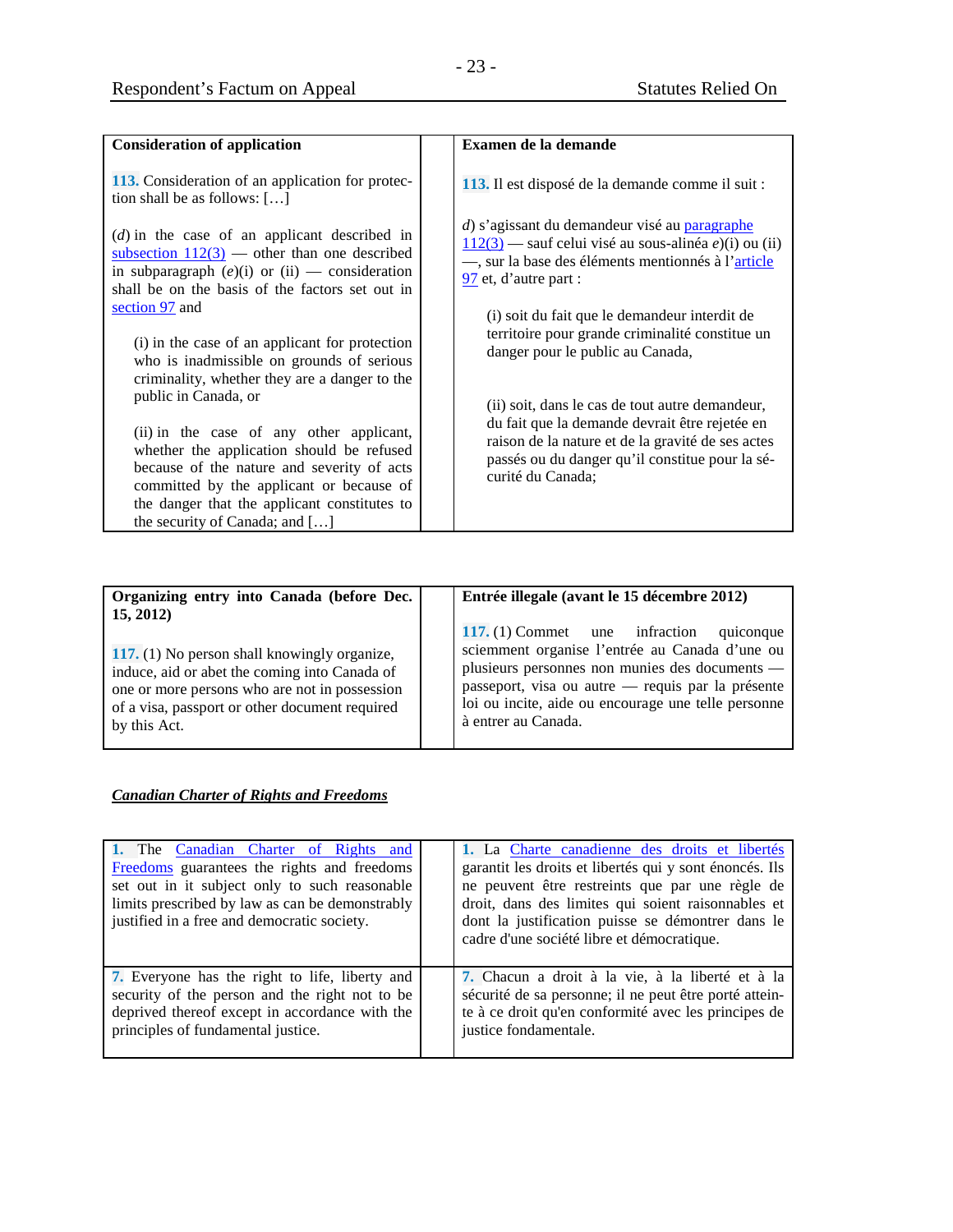# **IN THE SUPREME COURT OF CANADA (On Appeal from the Federal Court of Appeal)**

**Court File No.: 35388**

## **AND BETWEEN:**

**B010**

**Appellant (Respondent in Federal Court of Appeal)**

**AND**

**THE MINISTER OF CITIZENSHIP AND IMMIGRATION**

**Respondent**

**(Appellant in Federal Court of Appeal)**

**AND**

**ATTORNEY GENERAL OF ONTARIO, UNITED NATIONS HIGH COMMISSIONER FOR REFUGEES, CANADIAN COUNCIL FOR REFUGEES, CANADIAN ASSOCIATION OF REFUGEE LAWYERS, AMNESTY INTERNATONAL (CANADIAN SECTION, ENGLISH BRANCH), DAVID ASPER CENTRE FOR CONSTITUTIONAL RIGHTS, CANADIAN CIVIL LIBERTIES ASSOCIATION**

**Interveners**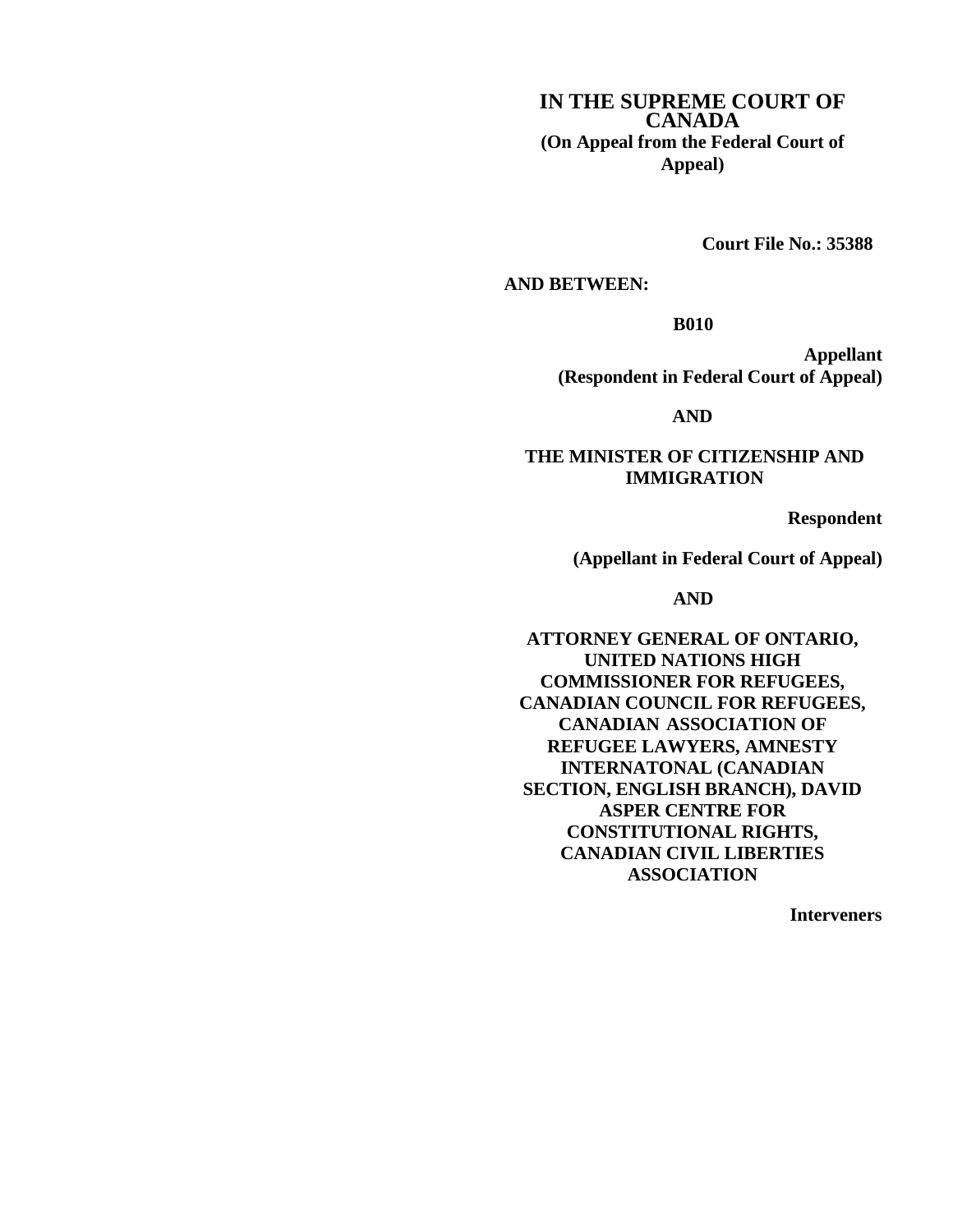**Court File No.: 35688**

**BETWEEN:**

**J.P. and G.J.**

**Appellants** (**Respondents in Federal Court of Appeal) AND**

**MINISTER OF PUBLIC SAFETY AND EMERGENCY PREPAREDNESS**

> **Respondent (Appellant in Federal Court of Appeal)**

**AND**

**ATTORNEY GENERAL OF ONTARIO, UNITED NATIONS HIGH COMMISSIONER FOR REFUGEES, CANADIAN COUNCIL FOR REFUGEES, CANADIAN ASSOCIATION OF REFUGEE LAWYERS, AMNESTY INTERNATONAL (CANADIAN SECTION, ENGLISH BRANCH), DAVID ASPER CENTRE FOR CONSTITUTIONAL RIGHTS, CANADIAN CIVIL LIBERTIES ASSOCIATION**

**Interveners**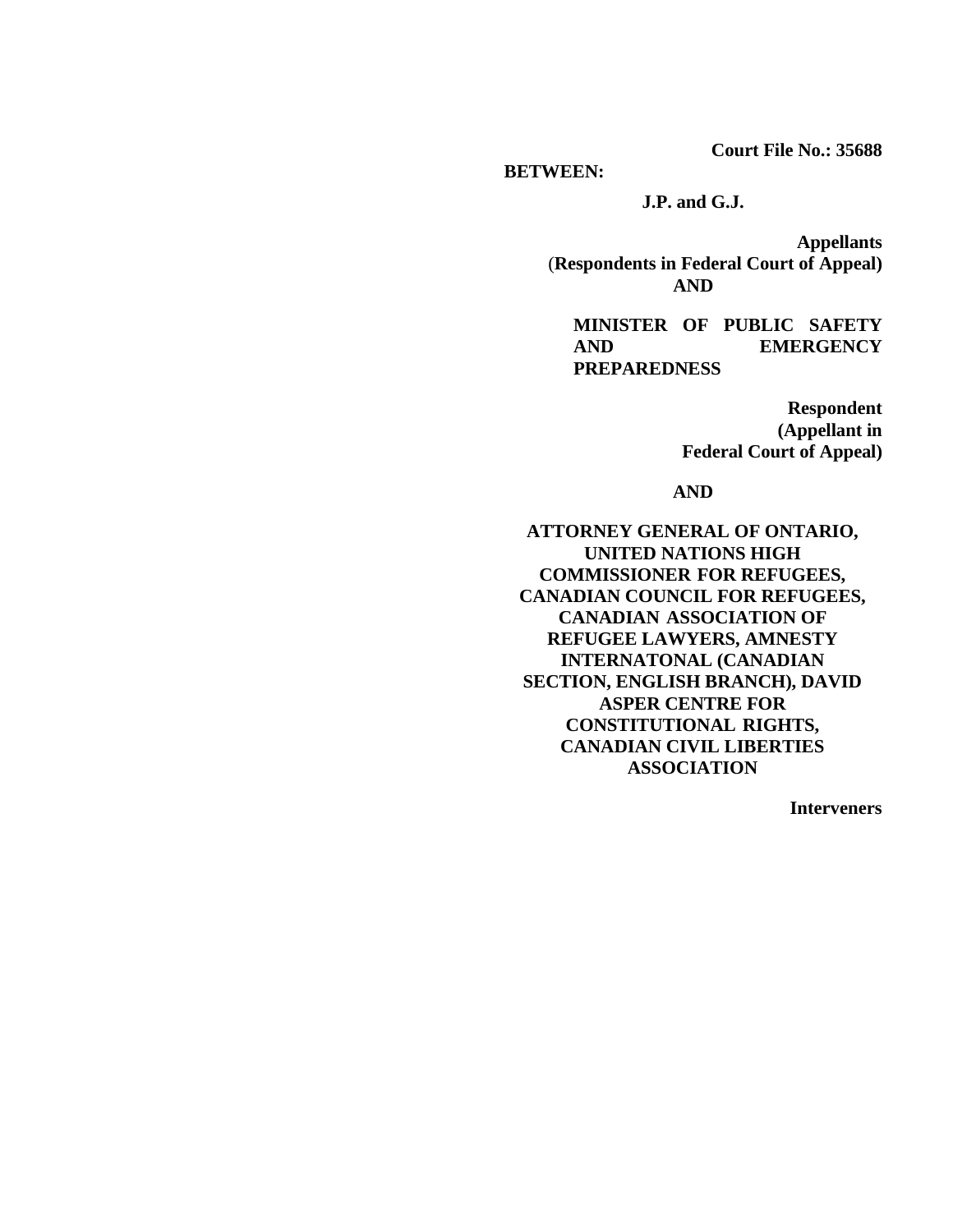**Court File No.: 35685**

#### **AND BETWEEN:**

## **B306**

**Appellant (Respondent in Federal Court of Appeal)** 

**AND**

**MINISTER OF PUBLIC SAFETY AND EMERGENCY PREPAREDNESS**

> **Respondent (Appellant in Federal Court of Appeal)**

#### **AND**

**ATTORNEY GENERAL OF ONTARIO, UNITED NATIONS HIGH COMMISSIONER FOR REFUGEES, CANADIAN COUNCIL FOR REFUGEES, CANADIAN ASSOCIATION OF REFUGEE LAWYERS, AMNESTY INTERNATONAL (CANADIAN SECTION, ENGLISH BRANCH), DAVID ASPER CENTRE FOR CONSTITUTIONAL RIGHTS, CANADIAN CIVIL LIBERTIES ASSOCIATION**

**Interveners**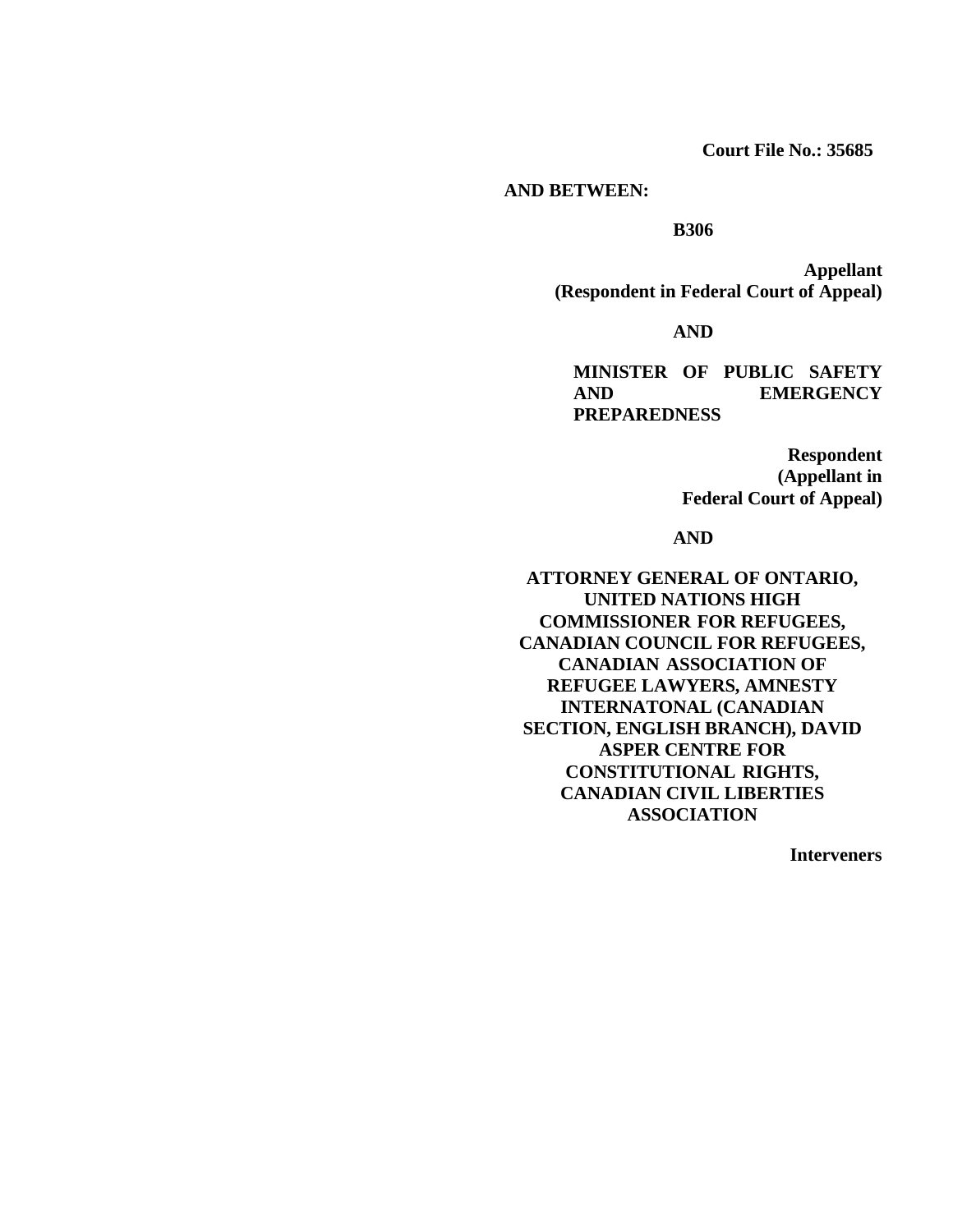**Court File No.: 35677**

## **AND BETWEEN: JESUS RODRIGUEZ HERNANDEZ**

**Appellant (Respondent in Federal Court of Appeal)**

# **AND**

# **MINISTER OF PUBLIC SAFETY AND EMERGENCY PREPAREDNESS**

**Respondent (Appellant in Federal Court of Appeal)**

#### **AND**

**ATTORNEY GENERAL OF ONTARIO, UNITED NATIONS HIGH COMMISSIONER FOR REFUGEES, CANADIAN COUNCIL FOR REFUGEES, CANADIAN ASSOCIATION OF REFUGEE LAWYERS, AMNESTY INTERNATONAL (CANADIAN SECTION, ENGLISH BRANCH), DAVID ASPER CENTRE FOR CONSTITUTIONAL RIGHTS, CANADIAN CIVIL LIBERTIES ASSOCIATION**

**Interveners**

### **AND BETWEEN:**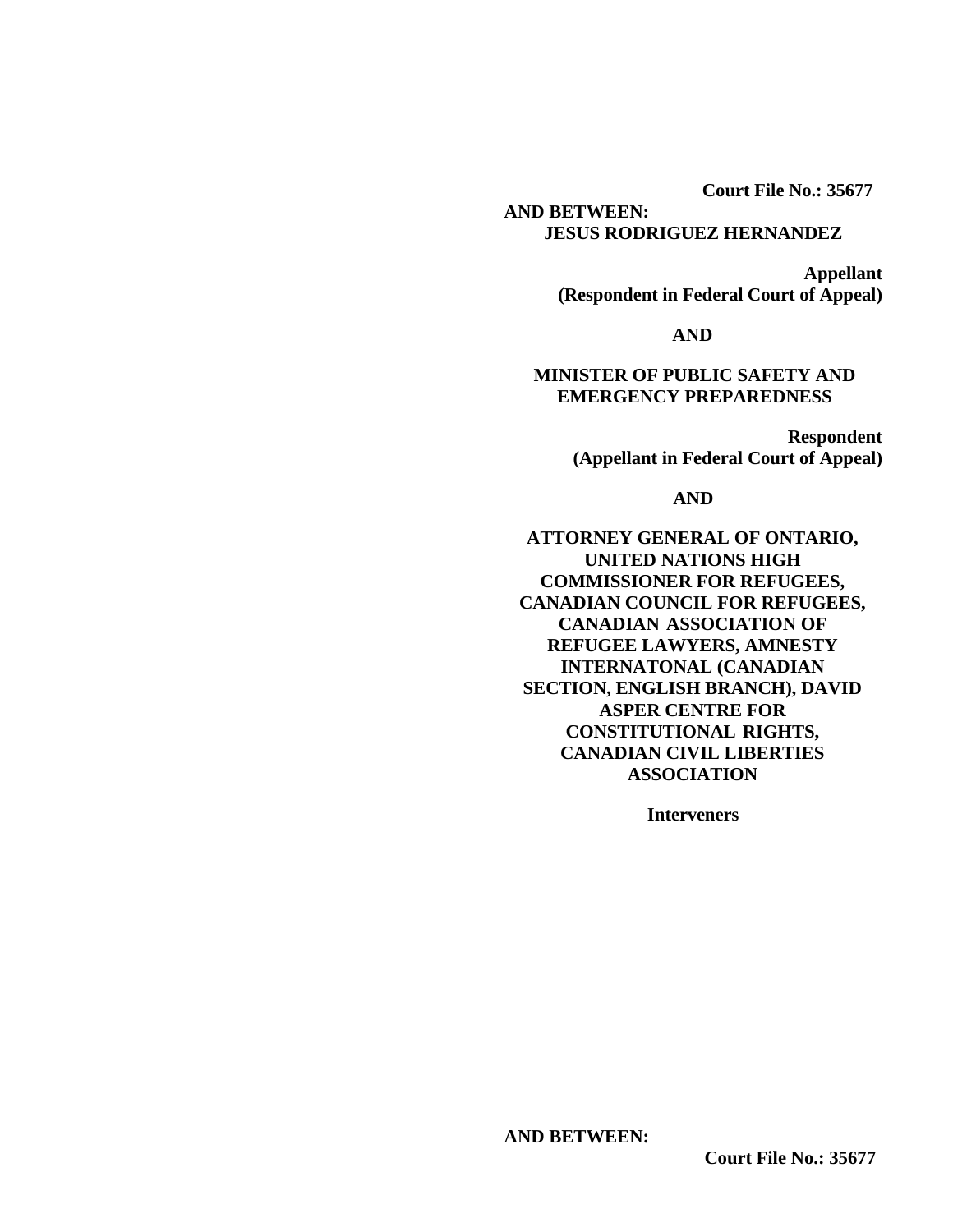# **JESUS RODRIGUEZ HERNANDEZ Appellant**

**AND**

**THE MINISTER OF PUBLIC SAFETY AND EMERGENCY PREPAREDNESS**

**Respondent**

**AND BETWEEN:**

 **Court File No.: 35685**

**B306**

**Appellant**

**AND**

# **THE MINISTER OF PUBLIC SAFETY AND EMERGENCY PREPAREDNESS**

**Respondent**

**AND BETWEEN:** 

 **Court File No.: 35688**

**J.P. and G.J.**

**Appellants**

**AND**

**THE MINISTER OF PUBLIC SAFETY AND EMERGENCY PREPAREDNESS**

 **Respondent**